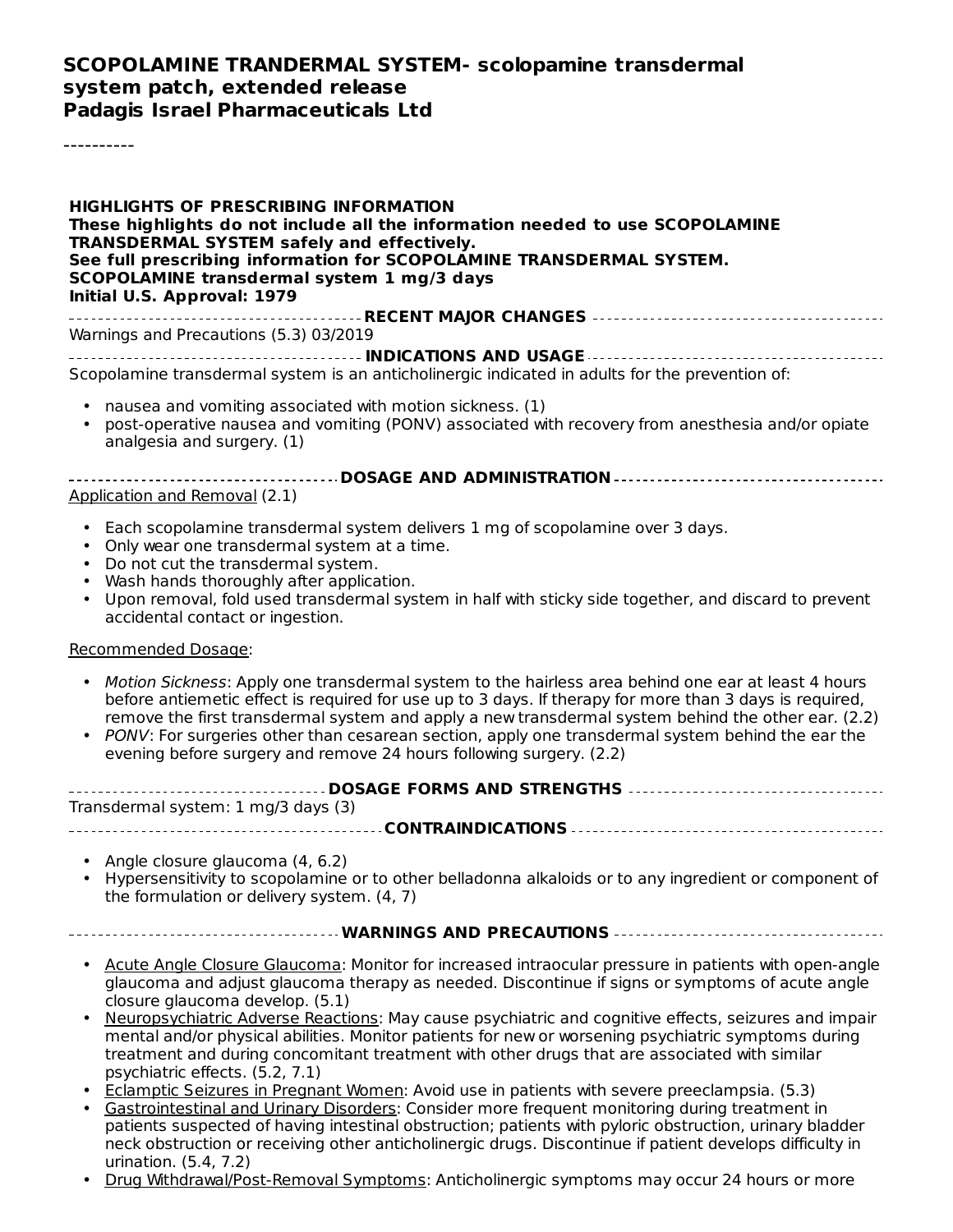Drug Withdrawal/Post-Removal Symptoms: Anticholinergic symptoms may occur 24 hours or more after removal of the transdermal system. (5.5)

- Blurred Vision: Avoid contact with the eyes. (2.1, 5.6)
- Magnetic Resonance Imaging (MRI) Skin Burns: Remove scopolamine transdermal system prior to MRI scan. (5.7)

**ADVERSE REACTIONS** Most common adverse reactions are:

- Motion Sickness (>15%): dry mouth, drowsiness, blurred vision and dilation of the pupils. (6.1)
- PONV ( $\geq$  3%): dry mouth, dizziness, somnolence, agitation, visual impairment, confusion, mydriasis and pharyngitis. (6.1)

To report SUSPECTED ADVERSE REACTIONS, contact Perrigo at 1-866-634-9120 or FDA at 1-800-FDA-1088 or www.fda.gov/medwatch.

- **DRUG INTERACTIONS**
	- Drugs Causing Central Nervous System (CNS) Adverse Reactions: Monitor patients for CNS adverse reactions (drowsiness, dizziness or disorientations). (7.1)
	- Anticholinergic Drugs: Consider more frequent monitoring during treatment in patients receiving other anticholinergic drugs. (7.2)
	- Oral Drugs Absorbed in the Stomach: Monitor for increased or decreased therapeutic effect of the oral drug. (7.3)
	- Interaction with Gastric Secretion Test: Discontinue use of scopolamine transdermal system 10 days prior to testing. (7.4)

**USE IN SPECIFIC POPULATIONS**

- **Geriatric Patients: Consider more frequent monitoring during treatment due to increased risk of CNS** adverse reactions. (5.2, 8.5)
- Renal or Hepatic Impairment: Consider more frequent monitoring during treatment due to increased risk of CNS adverse reactions. (5.2, 8.6)

#### **See 17 for PATIENT COUNSELING INFORMATION and Medication Guide.**

**Revised: 11/2021**

#### **FULL PRESCRIBING INFORMATION: CONTENTS\***

#### **1 INDICATIONS AND USAGE**

#### **2 DOSAGE AND ADMINISTRATION**

- 2.1 Important Application and Removal Instructions
- 2.2 Recommended Adult Dosage

#### **3 DOSAGE FORMS AND STRENGTHS**

#### **4 CONTRAINDICATIONS**

#### **5 WARNINGS AND PRECAUTIONS**

- 5.1 Acute Angle Closure Glaucoma
- 5.2 Neuropsychiatric Adverse Reactions
- 5.3 Eclamptic Seizures in Pregnant Women
- 5.4 Gastrointestinal and Urinary Disorders
- 5.5 Drug Withdrawal/Post-Removal Symptoms
- 5.6 Blurred Vision
- 5.7 Magnetic Resonance Imaging (MRI) Skin Burns

# **6 ADVERSE REACTIONS**

- 6.1 Clinical Trials Experience
- 6.2 Postmarketing Experience

# **7 DRUG INTERACTIONS**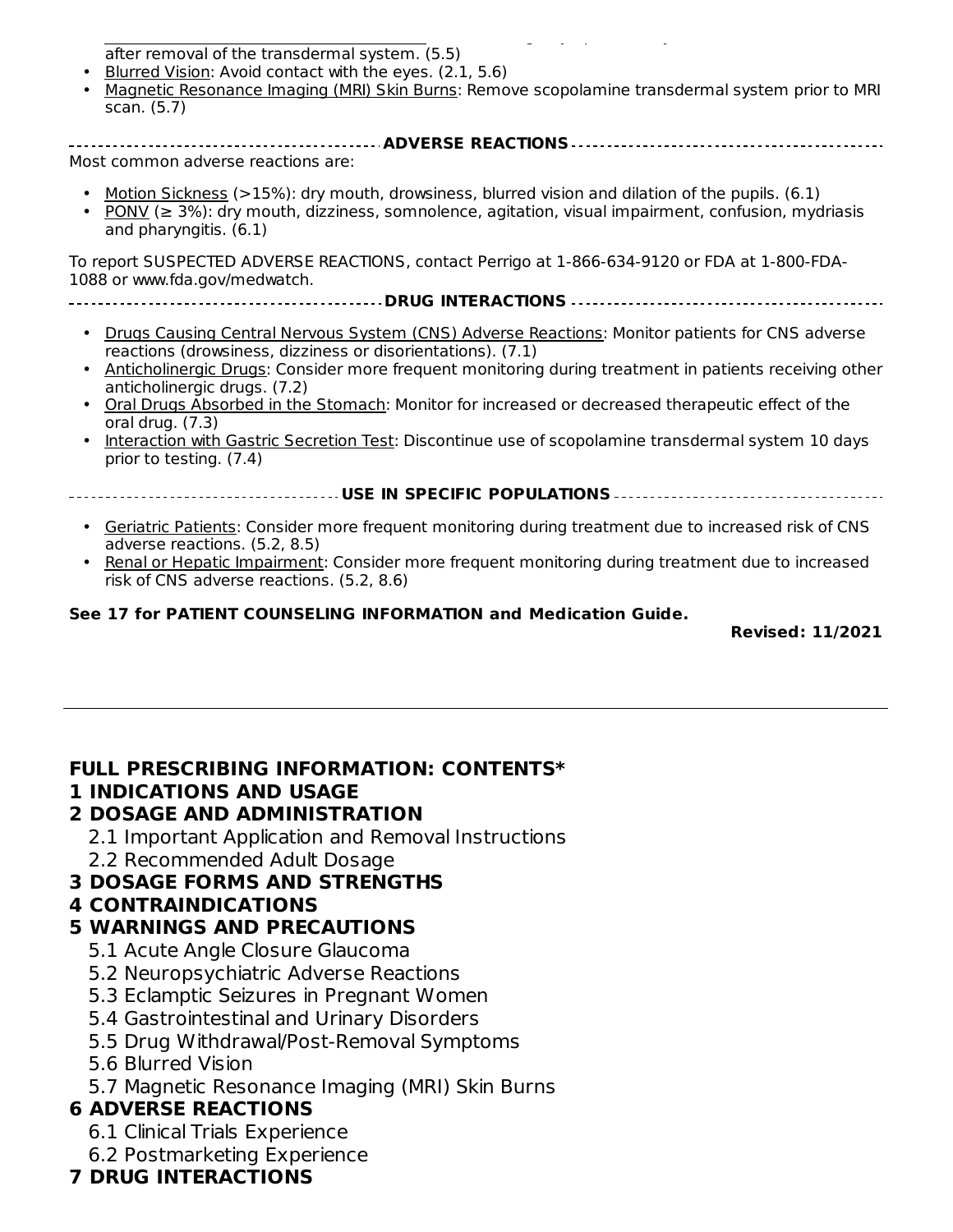- 7.1 Drugs Causing Central Nervous System (CNS) Adverse Reactions
- 7.2 Anticholinergic Drugs
- 7.3 Oral Drugs Absorbed in the Stomach
- 7.4 Interaction with Gastric Secretion Test

# **8 USE IN SPECIFIC POPULATIONS**

- 8.1 Pregnancy
- 8.2 Lactation
- 8.4 Pediatric Use
- 8.5 Geriatric Use
- 8.6 Renal or Hepatic Impairment

# **9 DRUG ABUSE AND DEPENDENCE**

- 9.1 Controlled Substance
- 9.3 Dependence
- **10 OVERDOSAGE**
- **11 DESCRIPTION**

## **12 CLINICAL PHARMACOLOGY**

- 12.1 Mechanism of Action
- 12.3 Pharmacokinetics

# **13 NONCLINICAL TOXICOLOGY**

13.1 Carcinogenesis, Mutagenesis, Impairment of Fertility

## **14 CLINICAL STUDIES**

- 14.1 Prevention of Motion Sickness
- 14.2 Prevention of Post-Operative Nausea and Vomiting

#### **16 HOW SUPPLIED/STORAGE AND HANDLING**

#### **17 PATIENT COUNSELING INFORMATION**

\* Sections or subsections omitted from the full prescribing information are not listed.

# **FULL PRESCRIBING INFORMATION**

# **1 INDICATIONS AND USAGE**

Scopolamine transdermal system is indicated in adults for prevention of:

- nausea and vomiting associated with motion sickness
- $\bullet$ post-operative nausea and vomiting (PONV) associated with recovery from anesthesia and/or opiate analgesia and surgery.

# **2 DOSAGE AND ADMINISTRATION**

#### **2.1 Important Application and Removal Instructions**

- Each scopolamine transdermal system is formulated to deliver in vivo approximately 1 mg of scopolamine over 3 days.
- Only wear one transdermal system at any time.
- **Do not cut the transdermal system.**
- $\bullet$ Apply the transdermal system to the skin in the postauricular area (hairless area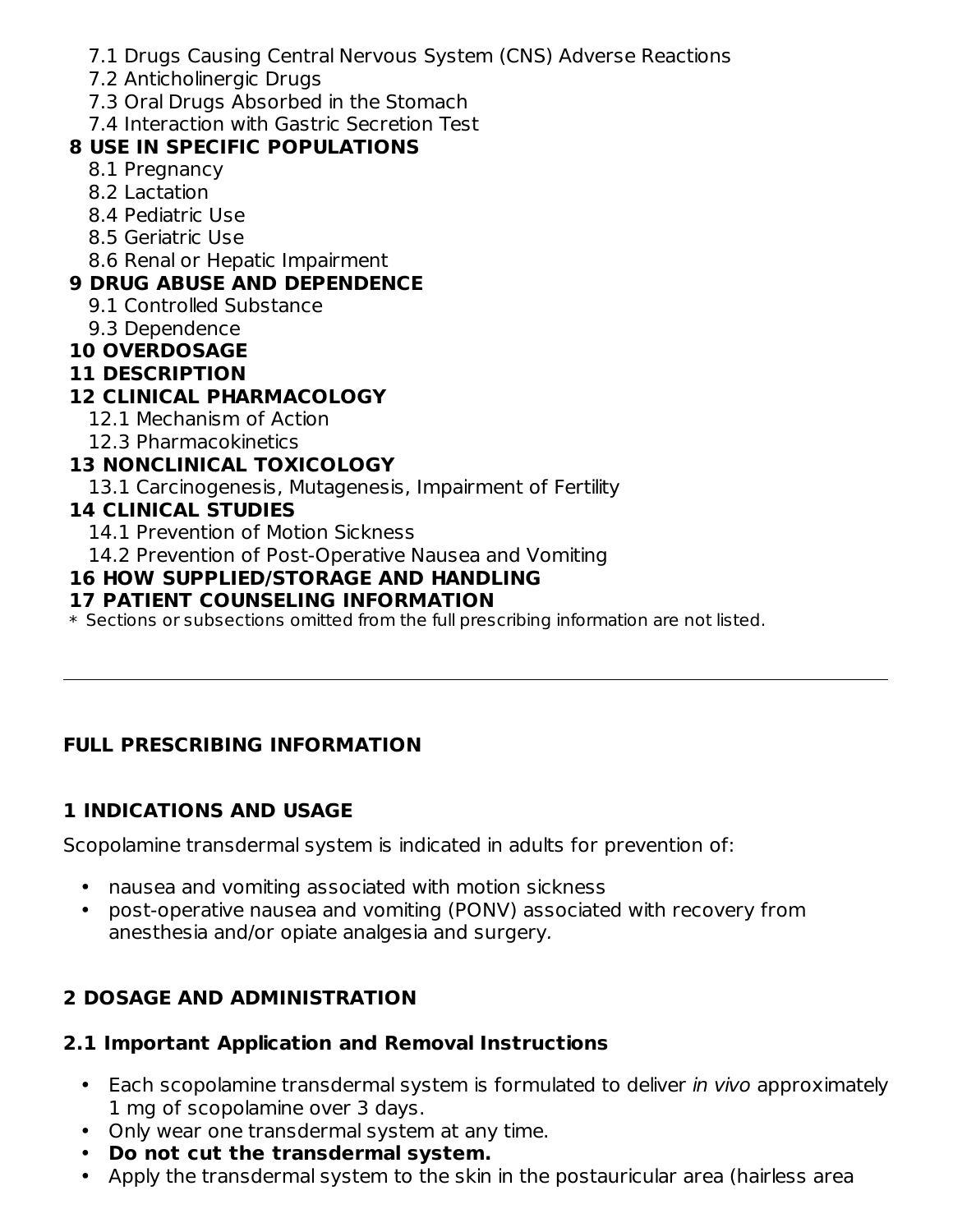behind one ear).

- After the transdermal system is applied on the dry skin behind the ear, wash hands thoroughly with soap and water and dry hands [see Warnings and Precautions (5.6)].
- If the transdermal system becomes displaced, discard the transdermal system, and apply a new transdermal system on the hairless area behind the other ear.
- Upon removal, fold the used transdermal system in half with the sticky side together, and discard in household trash in a manner that prevents accidental contact or ingestion by children, pets or others.

# **2.2 Recommended Adult Dosage**

#### Motion Sickness

Apply one scopolamine transdermal system to the hairless area behind one ear at least 4 hours before the antiemetic effect is required – for use up to 3 days. If therapy is required for longer than 3 days, remove the first transdermal system and apply a new scopolamine transdermal system behind the other ear.

#### PONV

For surgeries other than cesarean section: Apply one scopolamine transdermal system the evening before scheduled surgery. Remove the transdermal system 24 hours following surgery.

# **3 DOSAGE FORMS AND STRENGTHS**

Transdermal system: a circular, flat, tan-colored transdermal system imprinted with "SCOP 1 mg/3 days" in a repeating pattern

# **4 CONTRAINDICATIONS**

Scopolamine transdermal system is contraindicated in patients with:

- angle closure glaucoma. [see Warnings and Precautions (5.1)]
- hypersensitivity to scopolamine or other belladonna alkaloids or to any ingredient or component in the formulation or delivery system. Reactions have included rash generalized and erythema [see Adverse Reactions (6.2), Description (11)].

# **5 WARNINGS AND PRECAUTIONS**

# **5.1 Acute Angle Closure Glaucoma**

The mydriatic effect of scopolamine may cause an increase in intraocular pressure resulting in acute angle closure glaucoma. Monitor intraocular pressure in patients with open angle glaucoma and adjust glaucoma therapy during scopolamine transdermal system use, as needed. Advise patients to immediately remove the transdermal system and contact their healthcare provider if they experience symptoms of acute angle closure glaucoma (e.g., eye pain or discomfort, blurred vision, visual halos or colored images in association with red eyes from conjunctival congestion and corneal edema).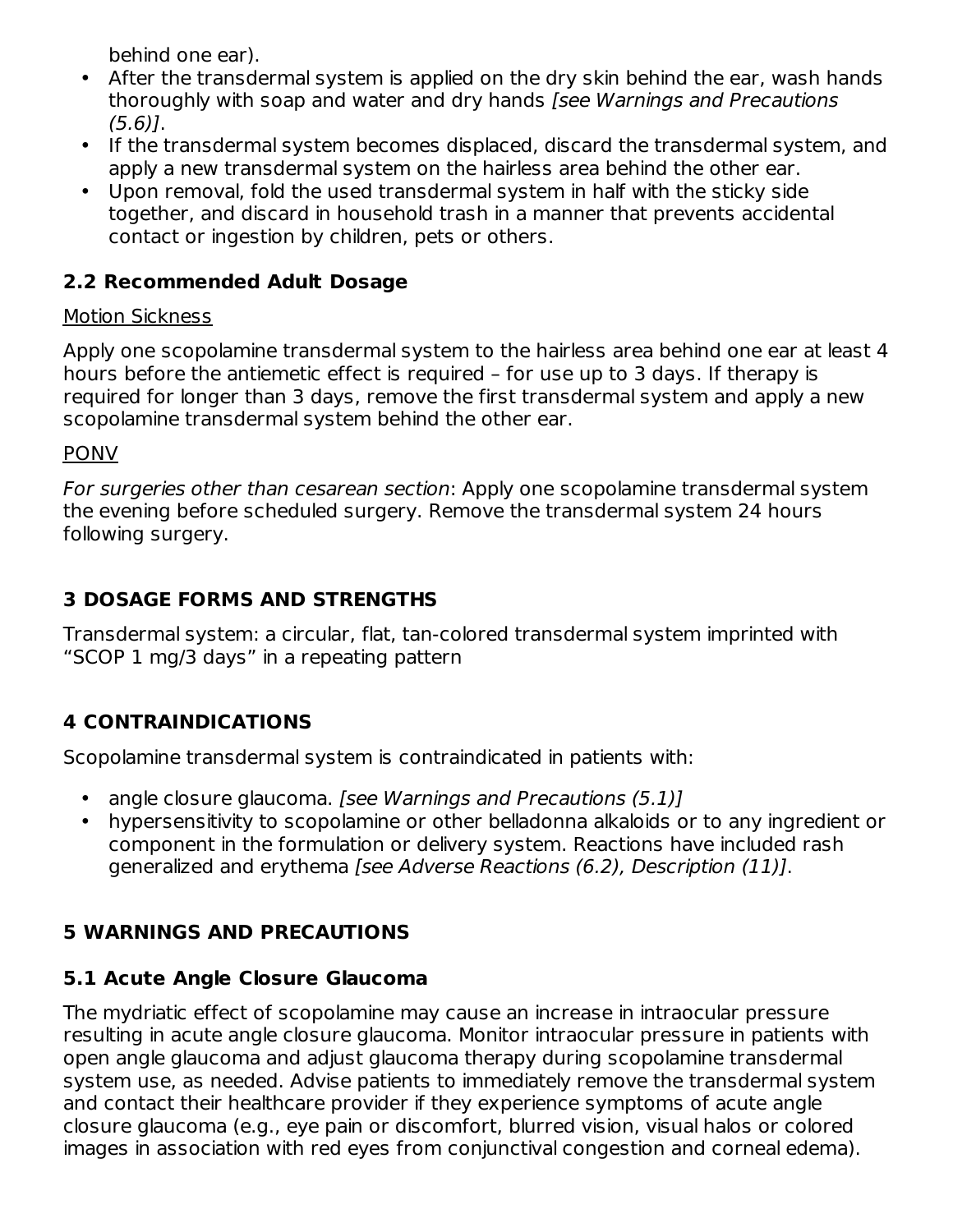# **5.2 Neuropsychiatric Adverse Reactions**

#### Psychiatric Adverse Reactions

Scopolamine has been reported to exacerbate psychosis. Other psychiatric reactions have also been reported, including acute toxic psychosis, agitation, speech disorder, hallucinations, paranoia, and delusions [see Adverse Reactions (6.2)]. Monitor patients for new or worsening psychiatric symptoms during treatment with scopolamine transdermal system. Also, monitor patients for new or worsening psychiatric symptoms during concomitant treatment with other drugs that are associated with similar psychiatric effects [see Drug Interactions (7.1)].

#### **Seizures**

Seizures and seizure-like activity have been reported in patients receiving scopolamine. Weigh this potential risk against the benefits before prescribing scopolamine transdermal system to patients with a history of seizures, including those receiving antiepileptic medication or who have risk factors that can lower the seizure threshold.

#### Cognitive Adverse Reactions

Scopolamine can cause drowsiness, disorientation, and confusion. Discontinue scopolamine transdermal system if signs or symptoms of cognitive impairment develop. Elderly and pediatric patients may be more sensitive to the neurological and psychiatric effects of scopolamine transdermal system. Consider more frequent monitoring during treatment with scopolamine transdermal system in elderly patients [see Use in Specific Populations (8.5)]. Scopolamine transdermal system is not approved for use in pediatric patients [see Use in Specific Populations (8.4)].

#### Hazardous Activities

Scopolamine transdermal system may impair the mental and/or physical abilities required for the performance of hazardous tasks such as driving a motor vehicle, operating machinery or participating in underwater sports. Concomitant use of other drugs that cause central nervous system (CNS) adverse reactions (e.g., alcohol, sedatives, hypnotics, opiates, and anxiolytics) or have anticholinergic properties (e.g., other belladonna alkaloids, sedating antihistamines, meclizine, tricyclic antidepressants, and muscle relaxants) may increase this effect *[see Drug Interactions (7.1)]*. Inform patients not to operate motor vehicles or other dangerous machinery or participate in underwater sports until they are reasonably certain that scopolamine transdermal system does not affect them adversely.

# **5.3 Eclamptic Seizures in Pregnant Women**

Eclamptic seizures have been reported in pregnant women with severe preeclampsia soon after injection of intravenous and intramuscular scopolamine [see Use in Specific Populations (8.1)]. Avoid use of scopolamine transdermal system in patients with severe preeclampsia.

# **5.4 Gastrointestinal and Urinary Disorders**

Scopolamine, due to its anticholinergic properties, can decrease gastrointestinal motility and cause urinary retention. Consider more frequent monitoring during treatment with scopolamine transdermal system in patients suspected of having intestinal obstruction, patients with pyloric obstruction or urinary bladder neck obstruction and patients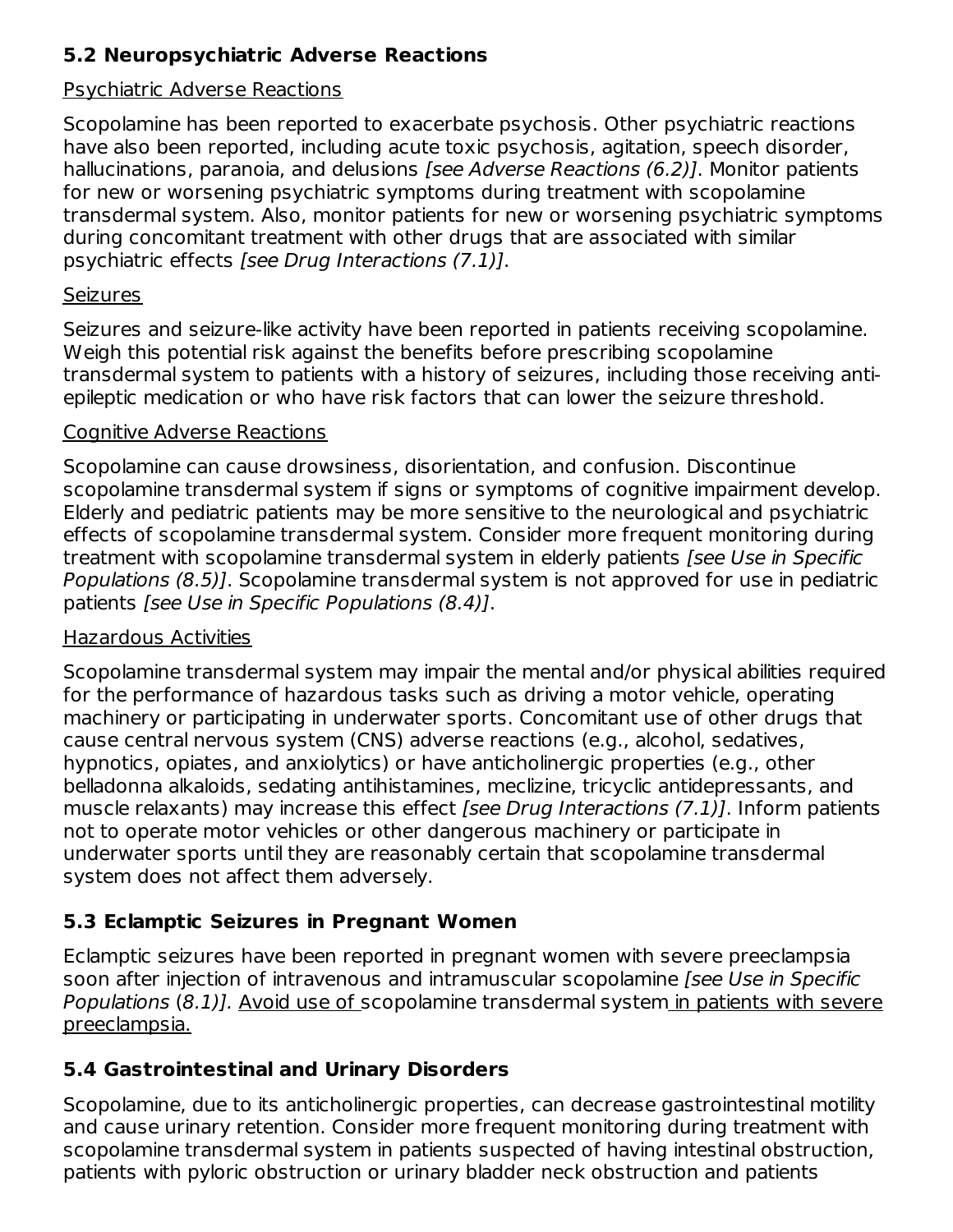receiving other anticholinergic drugs [see Drug Interactions (7.2)]. Discontinue scopolamine transdermal system in patients who develop difficulty in urination.

#### **5.5 Drug Withdrawal/Post-Removal Symptoms**

Discontinuation of scopolamine transdermal system, usually after several days of use, may result in withdrawal symptoms, such as disturbances of equilibrium, dizziness, nausea, vomiting, abdominal cramps, sweating, headache, mental confusion, muscle weakness, bradycardia and hypotension. The onset of these symptoms is generally 24 hours or more after the transdermal system has been removed. Instruct patients to seek medical attention if they experience severe symptoms.

# **5.6 Blurred Vision**

Scopolamine can cause temporary dilation of the pupils resulting in blurred vision if it comes in contact with the eyes.

Advise patients to wash their hands thoroughly with soap and water and dry their hands immediately after handling the transdermal system [see Dosage and Administration  $(2.1)$ ].

## **5.7 Magnetic Resonance Imaging (MRI) Skin Burns**

Scopolamine transdermal system contains an aluminized membrane. Skin burns have been reported at the application site in patients wearing an aluminized transdermal system during an MRI scan. Remove scopolamine transdermal system before undergoing an MRI.

# **6 ADVERSE REACTIONS**

The following serious adverse reactions are described elsewhere in labeling:

- Acute Angle Closure Glaucoma [see Warnings and Precautions (5.1)]
- Neuropsychiatric Adverse Reactions [see Warnings and Precautions (5.2)]
- Eclamptic Seizures in Pregnant Women [see Warnings and Precautions (5.3)]
- Gastrointestinal and Urinary Disorders [see Warnings and Precautions (5.4)]
- Drug Withdrawal/Post-Removal Symptoms [see Warnings and Precautions (5.5)]
- Blurred Vision [see Warnings and Precautions (5.6)]
- MRI Skin Burns [see Warnings and Precautions (5.7)]

# **6.1 Clinical Trials Experience**

Because clinical trials are conducted under widely varying conditions, adverse reaction rates observed in the clinical trials of a drug cannot be directly compared to rates in the clinical trials of another drug and may not reflect the rates observed in practice.

#### Motion Sickness

The most common adverse reaction (approximately two thirds) was dry mouth. Less common adverse reactions, included drowsiness (less than one sixth), blurred vision and dilation of the pupils.

#### PONV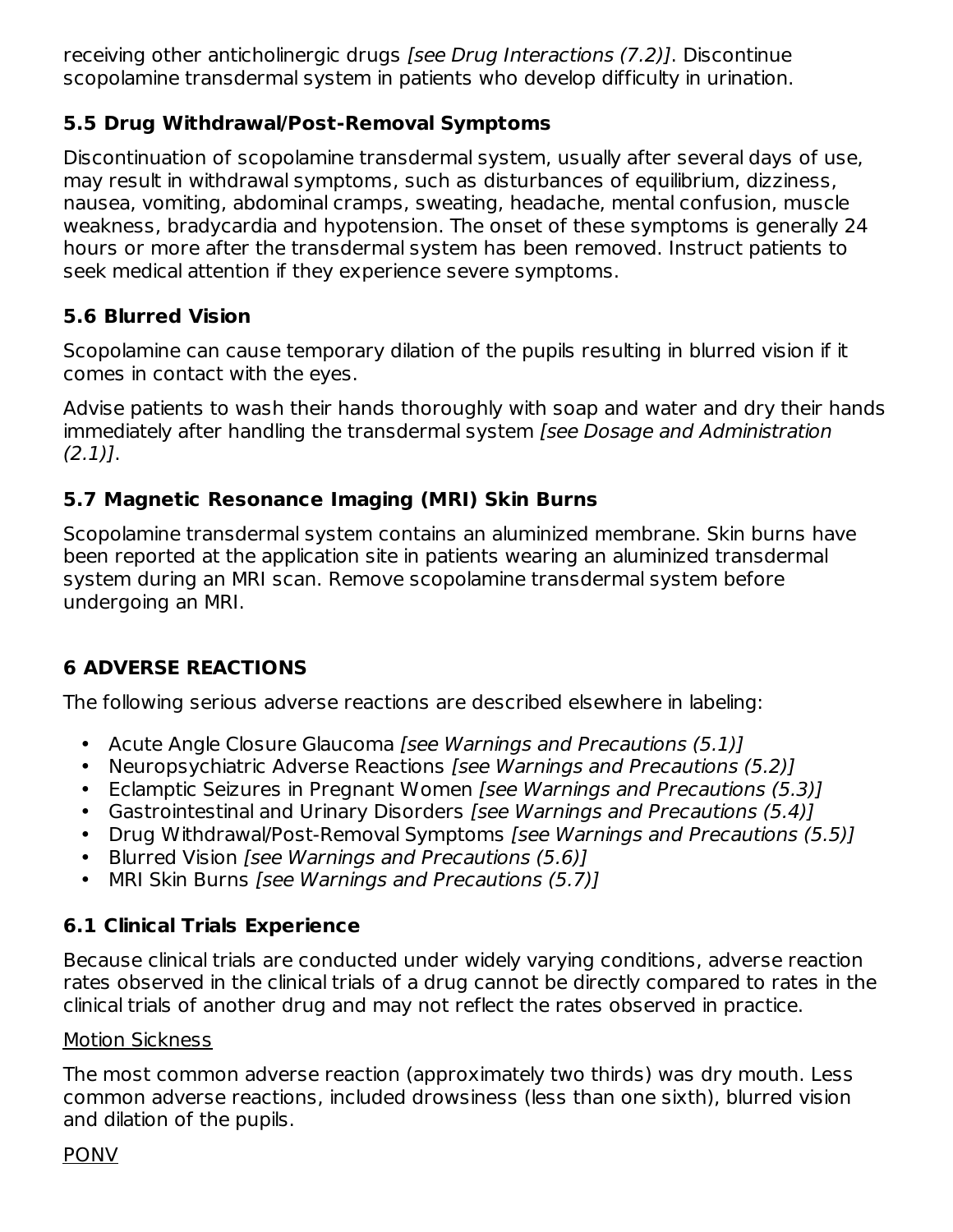Common adverse reactions, occurring in at least 3% of patients in PONV clinical trials are shown in Table 1.

|                   | Scopolamine Transdermal | Placebo        |
|-------------------|-------------------------|----------------|
|                   | System<br>$% (N = 461)$ | $\%$ (N = 457) |
| Dry mouth         | 29                      | 16             |
| <b>Dizziness</b>  | 12                      |                |
| Somnolence        | 8                       | 4              |
| Agitation         | 6                       | 4              |
| Visual Impairment | 5                       | 3              |
| Confusion         | 4                       |                |
| <b>Mydriasis</b>  | 4                       | 0              |
| Pharyngitis       |                         |                |

\*occurring in at least 3% of patients and at a rate higher than placebo

#### **6.2 Postmarketing Experience**

The following adverse reactions have been identified during post-approval use of scopolamine transdermal system. Because these reactions are reported voluntarily from a population of uncertain size, it is not always possible to reliably estimate their frequency or establish a causal relationship to drug exposure.

Psychiatric disorders: acute psychosis including: hallucinations, disorientation, and paranoia

Nervous system disorders: headache, amnesia, coordination abnormalities, speech disorder, disturbance in attention, restlessness

General disorders and administration site conditions: application site burning

Eye disorders: dry eyes, eye pruritus, angle closure glaucoma, amblyopia, eyelid irritation

Skin and subcutaneous tissue disorders: rash generalized, skin irritation, erythema

Renal and urinary disorders: dysuria

Ear and labyrinth disorders: vertigo

# **7 DRUG INTERACTIONS**

#### **7.1 Drugs Causing Central Nervous System (CNS) Adverse Reactions**

The concurrent use of scopolamine transdermal system with other drugs that cause CNS adverse reactions of drowsiness, dizziness or disorientation (e.g., sedatives, hypnotics, opiates, anxiolytics and alcohol) or have anticholinergic properties (e.g., other belladonna alkaloids, sedating antihistamines, meclizine, tricyclic antidepressants, and muscle relaxants) may potentiate the effects of scopolamine transdermal system [see Warnings and Precautions (5.2)]. Either scopolamine transdermal system or the interacting drug should be chosen, depending on the importance of the drug to the patient. If the interacting drug cannot be avoided, monitor patients for CNS adverse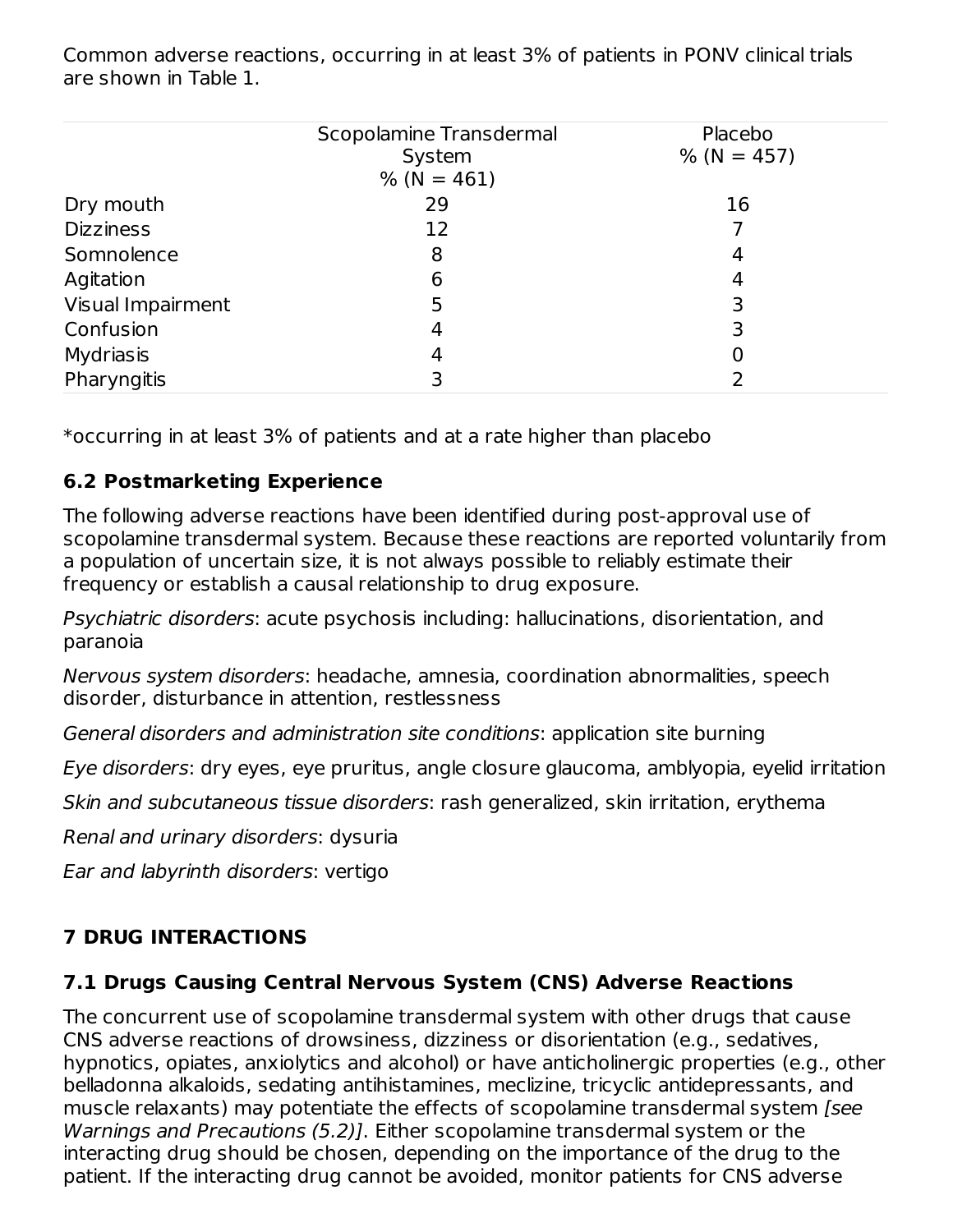reactions.

# **7.2 Anticholinergic Drugs**

Concomitant use of scopolamine with other drugs having anticholinergic properties may increase the risk of CNS adverse reactions [see Drug Interactions (7.1)], intestinal obstruction and/or urinary retention. Consider more frequent monitoring during treatment with scopolamine transdermal system in patients receiving anticholinergic drugs [see Warnings and Precautions (5.2, 5.4)].

# **7.3 Oral Drugs Absorbed in the Stomach**

Scopolamine transdermal system, as an anticholinergic, may delay gastric and upper gastrointestinal motility and, therefore, the rate of absorption of other orally administered drugs. Monitor patients for modified therapeutic effect of concomitant orally administered drugs with a narrow therapeutic index.

# **7.4 Interaction with Gastric Secretion Test**

Scopolamine will interfere with the gastric secretion test. Discontinue scopolamine transdermal system 10 days prior to testing.

# **8 USE IN SPECIFIC POPULATIONS**

## **8.1 Pregnancy**

#### Risk Summary

Available data from observational studies and postmarketing reports with scopolamine use in pregnant women have not identified a drug associated risk of major birth defects, miscarriage, or adverse fetal outcomes. Avoid use of scopolamine transdermal system in pregnant women with severe preeclampsia because eclamptic seizures have been reported after exposure to scopolamine (see Data).

In animal studies, there was no evidence of adverse developmental effects with intravenous administration of scopolamine hydrobromide revealed in rats. Embryotoxicity was observed in rabbits at intravenous doses producing plasma levels approximately 100 times the levels achieved in humans using a transdermal system.

The estimated background risk of major birth defects and miscarriage for the indicated population is unknown. All pregnancies have a background risk of birth defect, loss, or other adverse outcomes. In the U.S. general population, the background risk of major birth defects and miscarriage in clinically recognized pregnancies is 2% to 4% and 15% to 20%, respectively.

Data

#### Human Data

#### Eclamptic Seizures

In published case reports, two pregnant patients with severe preeclampsia were administered intravenous and intramuscular scopolamine, respectively, and developed eclamptic seizures soon after scopolamine administration [see Warnings and Precautions (5.3)].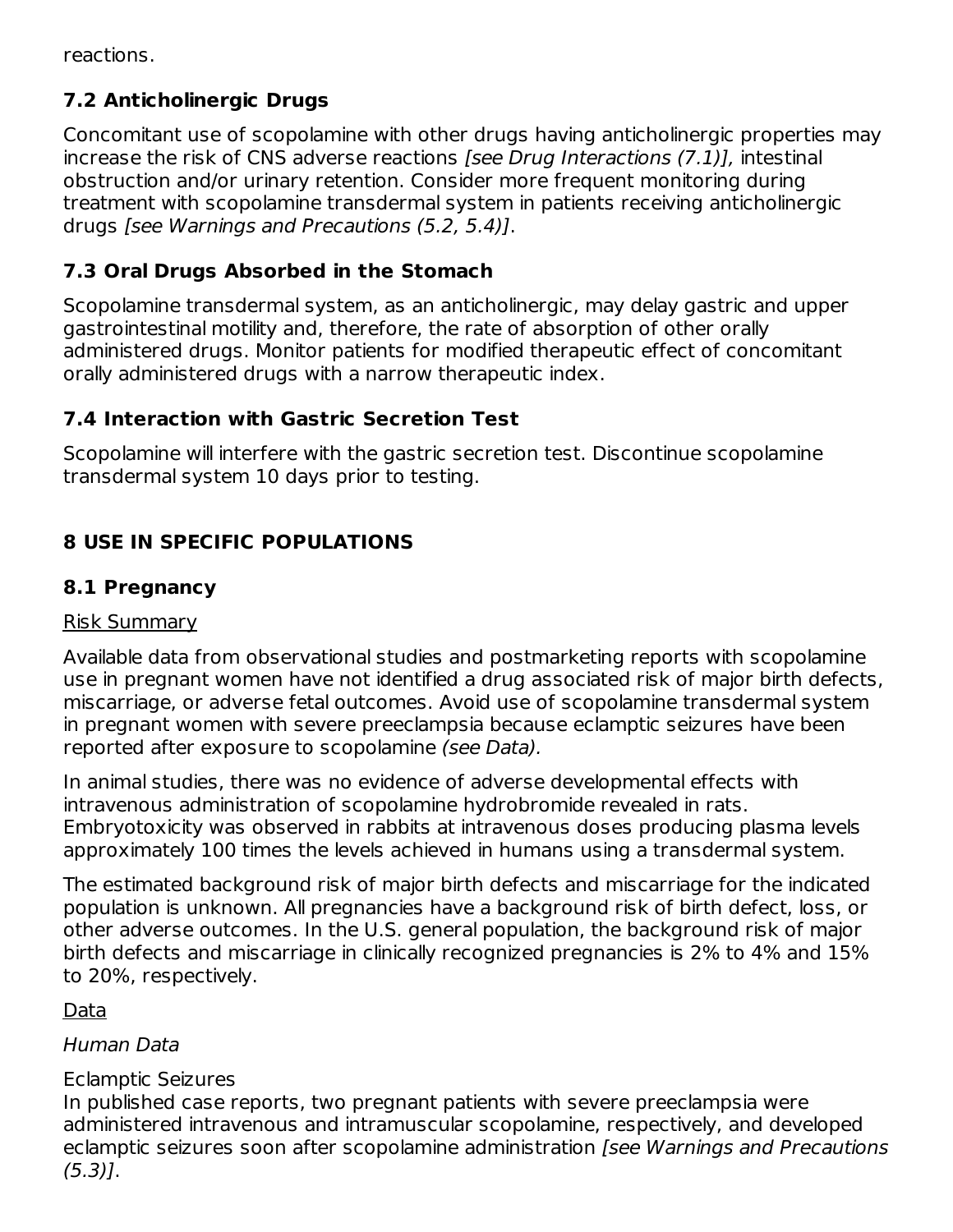#### Animal Data

In animal reproduction studies, when pregnant rats and rabbits received scopolamine hydrobromide by daily intravenous injection, no adverse effects were observed in rats. An embryotoxic effect was observed in rabbits at doses producing plasma levels approximately 100 times the levels achieved in humans using a transdermal system. Scopolamine administered parenterally to rats and rabbits at doses higher than the dose delivered by scopolamine transdermal system did not affect uterine contractions or increase the duration of labor.

# **8.2 Lactation**

#### Risk Summary

Scopolamine is present in human milk. There are no available data on the effects of scopolamine on the breastfed infant or the effects on milk production. Because there have been no consistent reports of adverse events in breastfed infants over decades of use, the developmental and health benefits of breastfeeding should be considered along with the mother's clinical need for scopolamine transdermal system and any potential adverse effects on the breastfed child from scopolamine transdermal system or from the underlying maternal condition.

#### **8.4 Pediatric Use**

Safety and effectiveness in pediatric patients have not been established. Pediatric patients are particularly susceptible to the adverse reactions of scopolamine; including mydriasis, hallucinations, amblyopia and drug withdrawal syndrome. Neurologic and psychiatric adverse reactions, such as hallucinations, amblyopia and mydriasis have also been reported.

#### **8.5 Geriatric Use**

Clinical trials of scopolamine transdermal system did not include sufficient number of subjects aged 65 years and older to determine if they respond differently from younger subjects. In other clinical experience, elderly patients had an increased risk of neurologic and psychiatric adverse reactions, such as hallucinations, confusion, dizziness and drug withdrawal syndrome *[see Warnings and Precautions (5.2, 5.5)]*. Consider more frequent monitoring for CNS adverse reactions during treatment with scopolamine transdermal system in elderly patients [see Warnings and Precautions (5.2)].

# **8.6 Renal or Hepatic Impairment**

Scopolamine transdermal system has not been studied in patients with renal or hepatic impairment. Consider more frequent monitoring during treatment with scopolamine transdermal system in patients with renal or hepatic impairment because of the increased risk of CNS adverse reactions [see Warnings and Precautions (5.2)].

#### **9 DRUG ABUSE AND DEPENDENCE**

# **9.1 Controlled Substance**

Scopolamine transdermal system contains scopolamine, which is not a controlled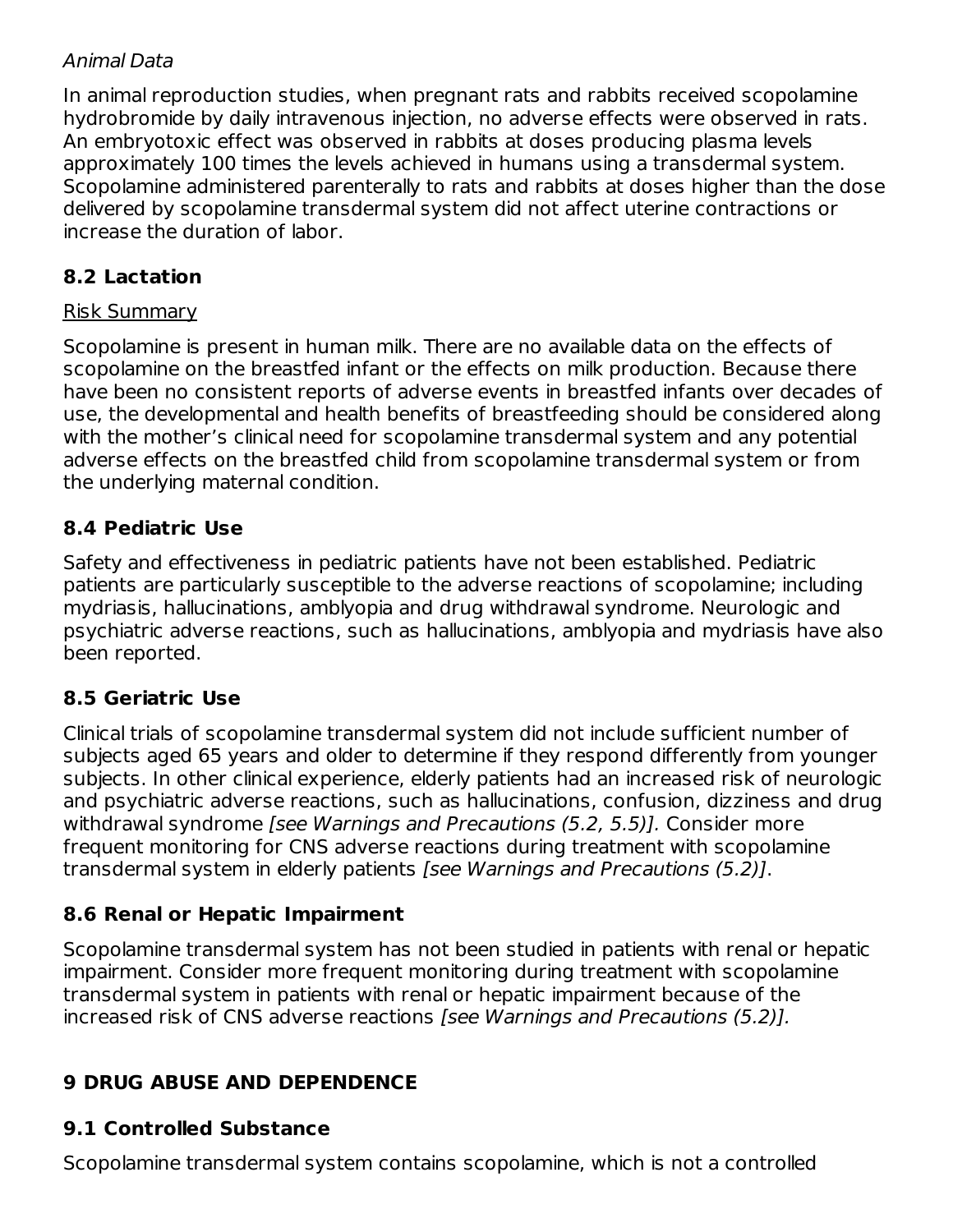substance.

## **9.3 Dependence**

Termination of scopolamine transdermal system, usually after several days of use, may result in withdrawal symptoms such as disturbances of equilibrium, dizziness, nausea, vomiting, abdominal cramps, sweating, headache, mental confusion, muscle weakness, bradycardia and hypotension. These withdrawal symptoms indicate that scopolamine, like other anticholinergic drugs, may produce physical dependence. The onset of these symptoms, generally 24 hours or more after the transdermal system has been removed, can be severe and may require medical intervention *[see Warnings and* Precautions (5.5)].

# **10 OVERDOSAGE**

The signs and symptoms of anticholinergic toxicity include: lethargy, somnolence, coma, confusion, agitation, hallucinations, convulsion, visual disturbance, dry flushed skin, dry mouth, decreased bowel sounds, urinary retention, tachycardia, hypertension, and supraventricular arrhythmias. These symptoms can be severe and may require medical intervention.

In cases of toxicity remove the scopolamine transdermal system. Serious symptomatic cases of overdosage involving multiple transdermal system applications and/or ingestion may be managed by initially ensuring the patient has an adequate airway and supporting respiration and circulation. This should be rapidly followed by removal of all transdermal systems from the skin and the mouth. If there is evidence of transdermal system ingestion, endoscopic removal of swallowed transdermal systems, or administration of activated charcoal should be considered, as indicated by the clinical situation. In any case where there is serious overdosage or signs of evolving acute toxicity, continuous monitoring of vital signs and ECG, establishment of intravenous access, and administration of oxygen are all recommended.

The signs and symptoms of overdose/toxicity due to scopolamine should be carefully distinguished from the occasionally observed syndrome of withdrawal [see Warnings] and Precautions (5.5)]. Although mental confusion and dizziness may be observed with both acute toxicity and withdrawal, other characteristic findings differ: tachyarrhythmias, dry skin, and decreased bowel sounds suggest anticholinergic toxicity, while bradycardia, headache, nausea and abdominal cramps, and sweating suggest post-removal withdrawal.

If over-exposure occurs, call your Poison Control Center at 1-800-222-1222 for current information on the management of poisoning or overdosage.

# **11 DESCRIPTION**

Scopolamine transdermal system is designed for continuous release of scopolamine following application to an area of intact skin on the head, behind the ear. Each system contains 1.3 mg of scopolamine base. Scopolamine is (9-methyl-3-oxa-9 azatricyclo[3.3.1.0<sup>2,4</sup>]nonan-7-yl) 3-hydroxy-2-phenylpropanoate. The empirical formula is  $C_{17}H_{21}NO_4$  and its structural formula is: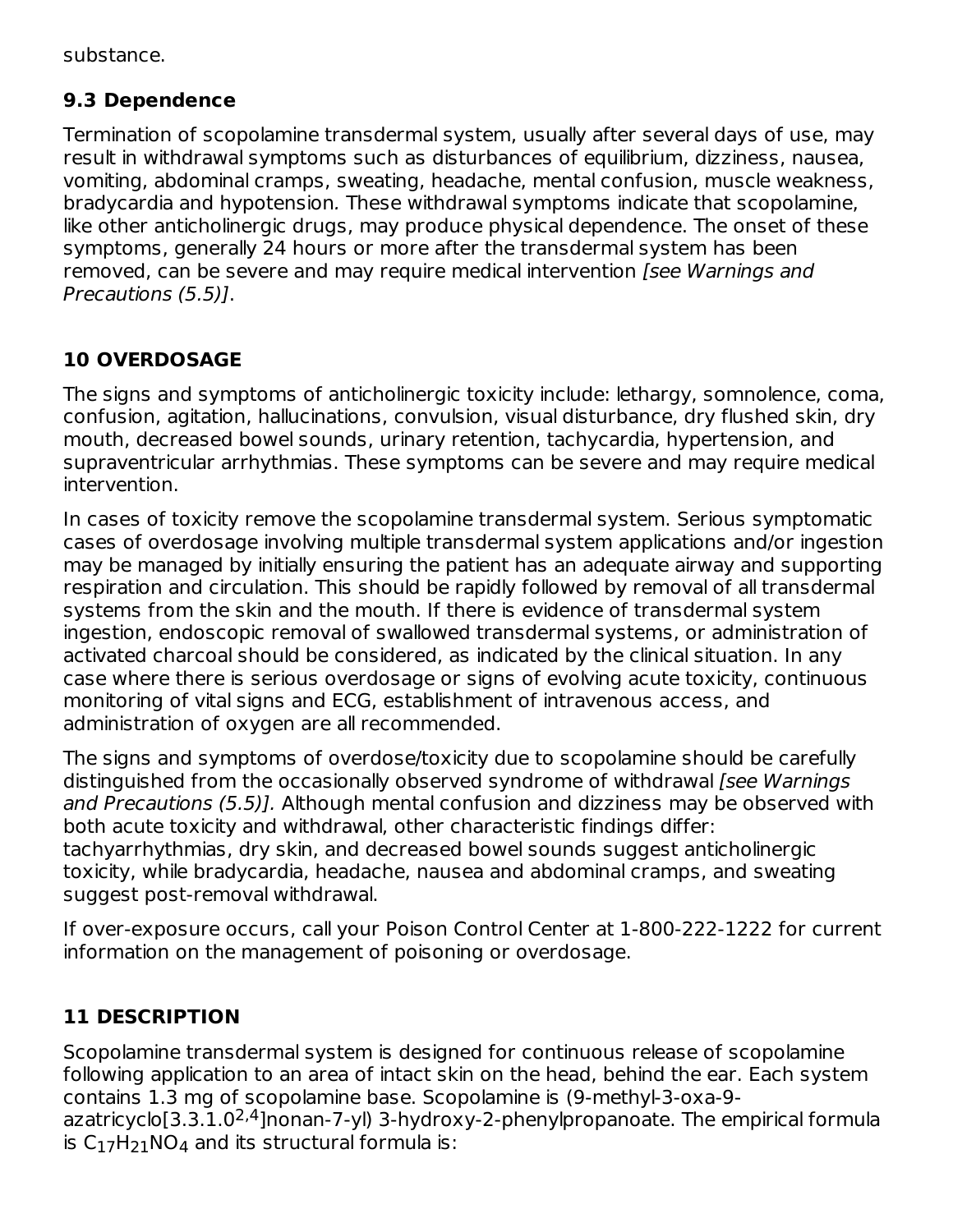

Scopolamine has a molecular weight of 303.35 and a pKa of 7.55-7.81. The scopolamine transdermal system is a circular, 0.2 mm thick, 2.5 cm $^2$  film with four layers. Proceeding from the visible surface towards the surface attached to the skin, these layers are: (1) a backing membrane of tan-colored, aluminized, polyester film; (2) a drug layer of scopolamine, crospovidone, isopropyl palmitate, light mineral oil, and polyisobutylene; (3) an ethylene vinyl acetate copolymer membrane that controls the rate of delivery of scopolamine from the system to the skin surface; and (4) an contact layer formulation of crospovidone, isopropyl palmitate, light mineral oil, polyisobutylene, and scopolamine. A release liner of siliconized polyester, which covers the adhesive layer, is removed before the system is used.

Cross section of the system:



# **12 CLINICAL PHARMACOLOGY**

#### **12.1 Mechanism of Action**

Scopolamine, a belladonna alkaloid, is an anticholinergic. Scopolamine acts: i) as a competitive inhibitor at postganglionic muscarinic receptor sites of the parasympathetic nervous system, and ii) on smooth muscles that respond to acetylcholine but lack cholinergic innervation. It has been suggested that scopolamine acts in the central nervous system (CNS) by blocking cholinergic transmission from the vestibular nuclei to higher centers in the CNS and from the reticular formation to the vomiting center. Scopolamine can inhibit the secretion of saliva and sweat, decrease gastrointestinal secretions and motility, cause drowsiness, dilate the pupils, increase heart rate, and depress motor function.

#### **12.3 Pharmacokinetics**

The system is formulated to deliver approximately 1 mg of scopolamine to the systemic circulation over 3 days.

Absorption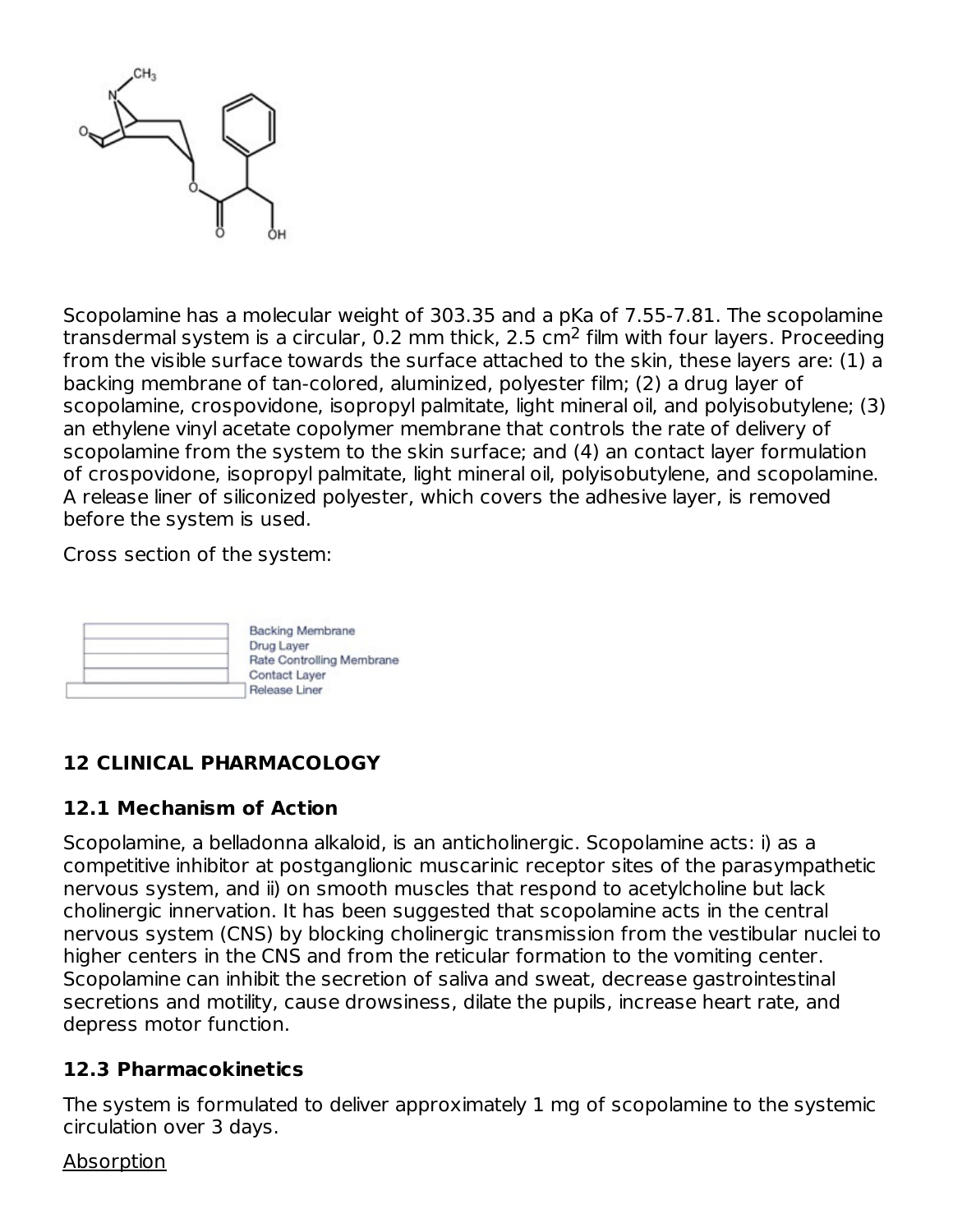Following application to the skin behind the ear, circulating plasma concentrations are detected within 4 hours with peak concentrations being obtained, on average, within 24 hours. The average plasma concentration produced is 87 pg/mL (0.28 nM) for free scopolamine and 354 pg/mL for total scopolamine (free + conjugates). Following removal of the used transdermal system, there is some degree of continued systemic absorption of scopolamine bound in the skin layers.

#### Distribution

The distribution of scopolamine is not well characterized. It crosses the placenta and the blood brain barrier and may be reversibly bound to plasma proteins.

#### Elimination

#### Metabolism and Excretion

Scopolamine is metabolized and conjugated with less than 5% of the total dose appearing unchanged in the urine. The enzymes responsible for metabolizing scopolamine are unknown. The exact elimination pattern of scopolamine has not been determined. Following transdermal system removal, plasma concentrations of scopolamine decline in a log linear fashion with an observed half-life of 9.5 hours. Less than 10% of the total dose is excreted in the urine as the parent drug and metabolites over 108 hours.

#### Drug Interaction Studies

An *in vitro* study using human hepatocytes examined the induction of CYP1A2 and CYP3A4 by scopolamine. Scopolamine did not induce CYP1A2 and CYP3A4 isoenzymes at the concentrations up to 10 nM. In an *in vitro* study using human liver microsomes which evaluated the inhibition of CYP1A2, 2C8, 2C9, 2C19, 2D6 and 3A4, scopolamine did not inhibit these cytochrome P450 isoenzymes at the concentrations up to 1 micromolar. No in vivo drug-drug interaction studies have been conducted.

# **13 NONCLINICAL TOXICOLOGY**

#### **13.1 Carcinogenesis, Mutagenesis, Impairment of Fertility**

No long-term studies in animals have been conducted to evaluate the carcinogenic potential of scopolamine. The mutagenic potential of scopolamine has not been evaluated.

Fertility studies were performed in female rats and revealed no evidence of impaired fertility or harm to the fetus due to scopolamine hydrobromide administered by daily subcutaneous injection. Maternal body weights were reduced in the highest-dose group (plasma level approximately 500 times the level achieved in humans using a transdermal system). However, fertility studies in male animals were not performed.

# **14 CLINICAL STUDIES**

#### **14.1 Prevention of Motion Sickness**

In 195 adult subjects of different racial origins who participated in clinical efficacy studies at sea or in a controlled motion environment, there was a 75% reduction in the incidence of motion-induced nausea and vomiting. Scopolamine transdermal system was applied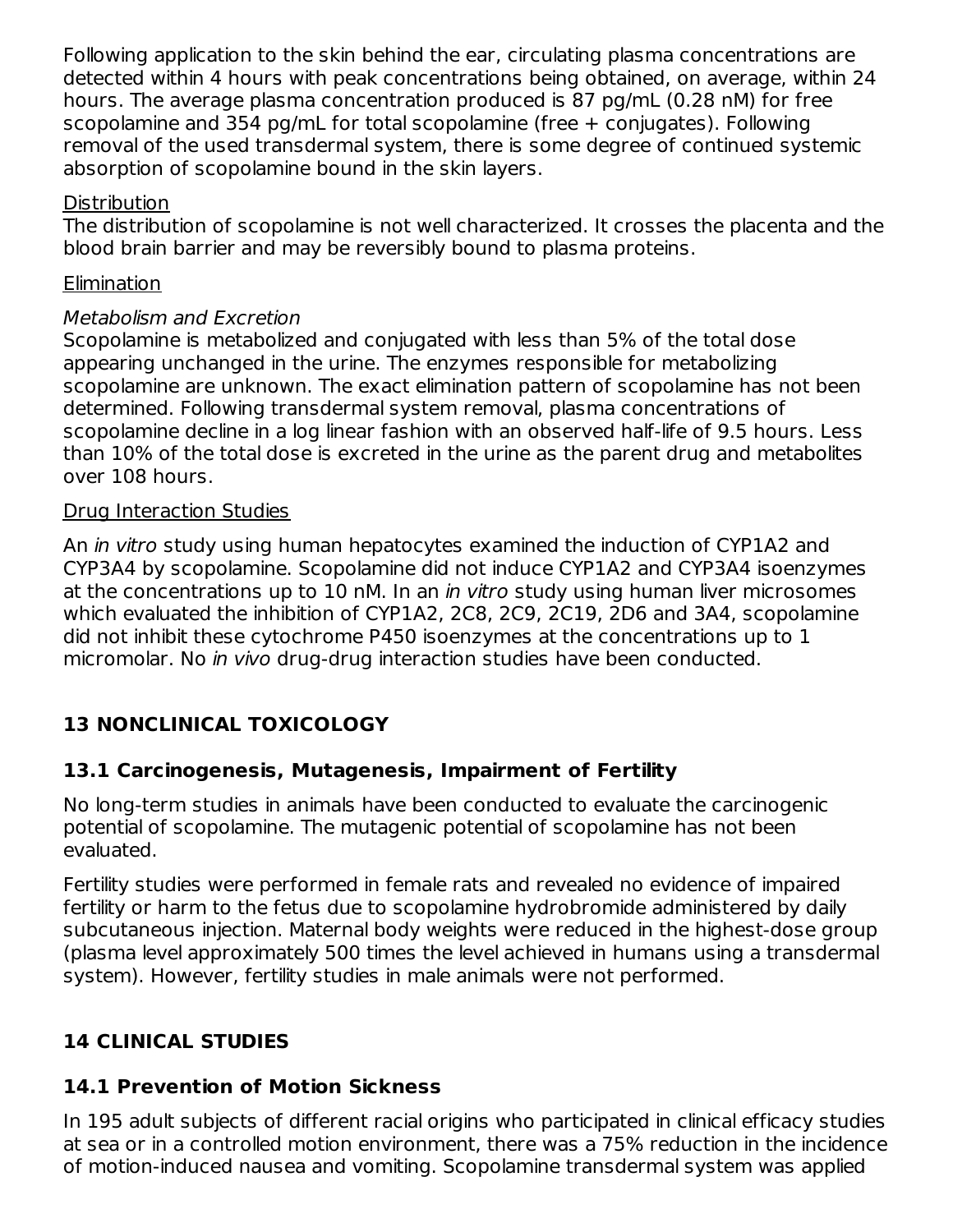from 4 to 16 hours prior to the onset of motion in these studies.

# **14.2 Prevention of Post-Operative Nausea and Vomiting**

A clinical efficacy study evaluated 168 adult female patients undergoing gynecological surgery with anesthesia and opiate analgesia. Patients received scopolamine transdermal system or placebo applied approximately 11 hours before anesthesia/opiate analgesia. No retching/vomiting during the 24-hour post-operative period was reported in 79% of those treated with scopolamine transdermal system compared to 72% of those receiving placebo. When the need for additional antiemetic medication was assessed during the same period, there was no need for medication in 89% of patients treated with scopolamine transdermal system as compared to 72% of placebo-treated patients.

# **16 HOW SUPPLIED/STORAGE AND HANDLING**

Scopolamine Transdermal System 1 mg/3 days is available as the following:

- Carton of 4 transdermal systems, packaged into individual foil pouches. NDC 45802-580-84
- Carton of 10 transdermal systems, packaged into individual foil pouches. NDC 45802-580-46
- Carton of 24 transdermal systems, packaged into individual foil pouches. NDC 45802-580-62

Store at 20°C to 25°C (68°F to 77°F) [see USP Controlled Room Temperature].

Store pouch(es) in an upright position.

Do not bend or roll pouch(es).

Wash hands thoroughly with soap and water immediately after handling the transdermal system. Upon removal, fold the used transdermal system in half with the sticky side together, and discard in household trash in a manner that prevents accidental contact or ingestion by children, pets or others [see Dosage and Administration (2.1), Warnings and Precautions (5.6)].

# **17 PATIENT COUNSELING INFORMATION**

Advise the patient to read the FDA-approved patient labeling (Patient Information and Instructions for Use).

#### Administration Instructions

Counsel patients on how to apply and remove the transdermal system [see Dosage and Administration (2.1)]:

- Only wear one transdermal system at any time.
- Do not cut the transdermal system.
- Apply the transdermal system to the skin in the postauricular (hairless area behind one ear) area.
- After the transdermal system is applied on the dry skin behind the ear, wash hands thoroughly with soap and water and dry hands.
- If the transdermal system becomes displaced, discard the transdermal system, and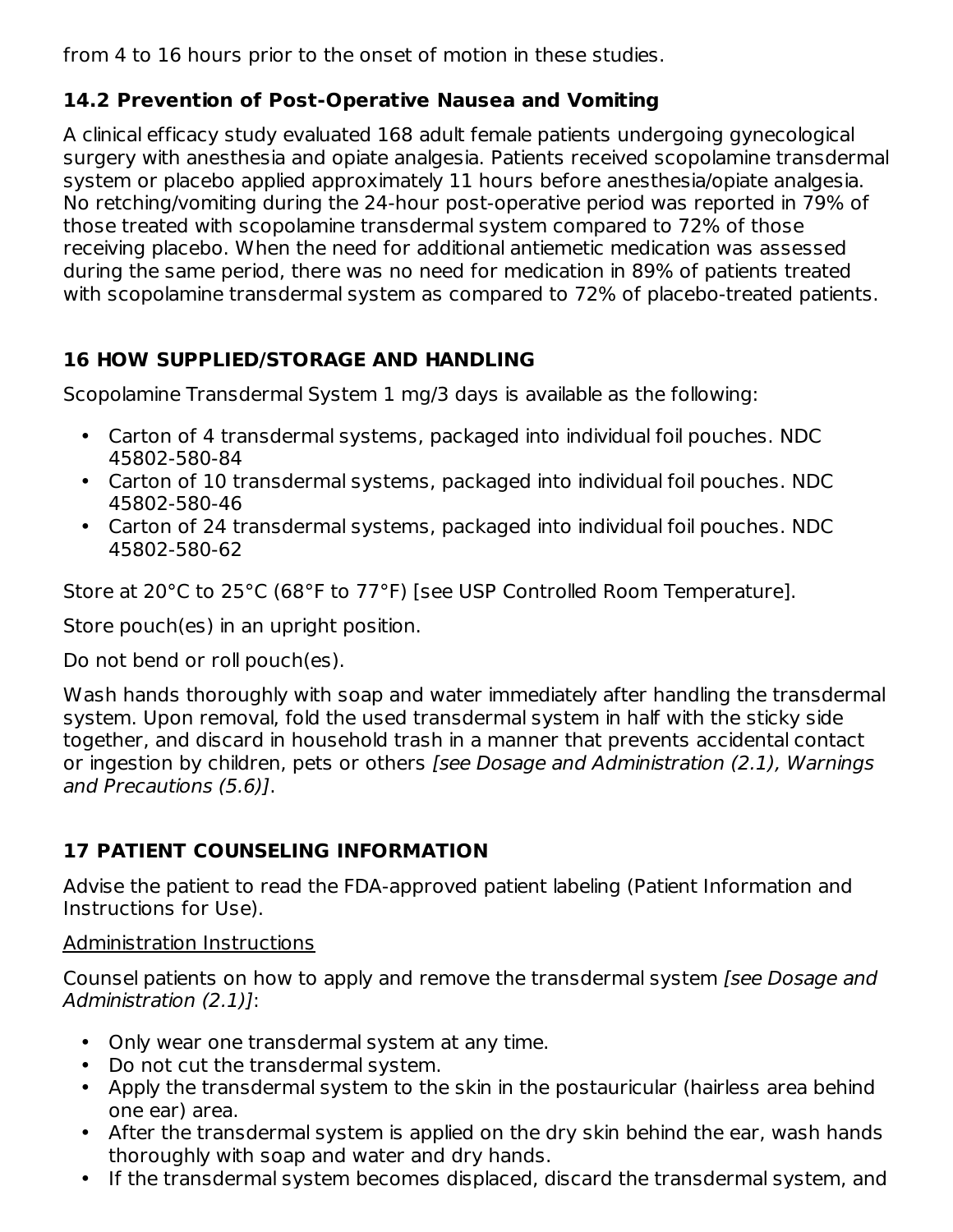If the transdermal system becomes displaced, discard the transdermal system, and apply a new transdermal system on the hairless area behind the other ear.

• Upon removal, fold the used transdermal system in half with the sticky side together, and discard in household trash in a manner that prevents accidental contact or ingestion by children, pets or others.

#### Patients with Open-Angle Glaucoma

Advise patients with open-angle glaucoma to remove the scopolamine transdermal system immediately and contact their healthcare provider if they experience symptoms of acute angle closure glaucoma, including pain and reddening of the eyes, accompanied by dilated pupils, blurred vision and/or seeing halos around lights [see Warnings and Precautions (5.1)].

#### Neuropsychiatric Adverse Reactions

- Advise patients that psychiatric adverse reactions may occur, especially in patients with a past psychiatric history or in those receiving other drugs also associated with psychiatric effects, and to report to their healthcare provider any new or worsening psychiatric symptoms.
- Advise patients to discontinue scopolamine transdermal system and contact a healthcare provider immediately if they experience a seizure.
- Advise patients, especially elderly patients, that cognitive impairment may occur during treatment with scopolamine transdermal system, especially in those receiving other drugs also associated with CNS effects, and to report to their healthcare provider if they develop signs or symptoms of cognitive impairment such as hallucinations, confusion or dizziness.
- Inform patients not to operate motor vehicles or other dangerous machinery or participate in underwater sports until they are reasonably certain that scopolamine transdermal system does not affect them adversely [see Warnings and Precautions  $(5.2)$ ].

#### Decreased Gastrointestinal Motility and Urinary Retention

Instruct patients to remove the transdermal system if they develop symptoms of intestinal obstruction (abdominal pain, nausea or vomiting) or any difficulties in urinating [see Warnings and Precautions (5.4)].

#### Drug Withdrawal/Post-Removal Symptoms

Inform patients that if they remove the scopolamine transdermal system before treatment is complete, withdrawal symptoms may occur and to seek immediate medical care if they develop severe symptoms after removing scopolamine transdermal system [see Warnings and Precautions (5.5)].

#### Blurred Vision

Inform patients that temporary dilation of the pupils and blurred vision may occur if scopolamine transdermal system comes in contact with the eyes. Instruct patients to wash their hands thoroughly with soap and water immediately after handling the transdermal system [see Dosage and Administration (2.1), Warnings and Precautions (5.6)].

#### MRI Skin Burns

Instruct patients to remove the scopolamine transdermal system before undergoing an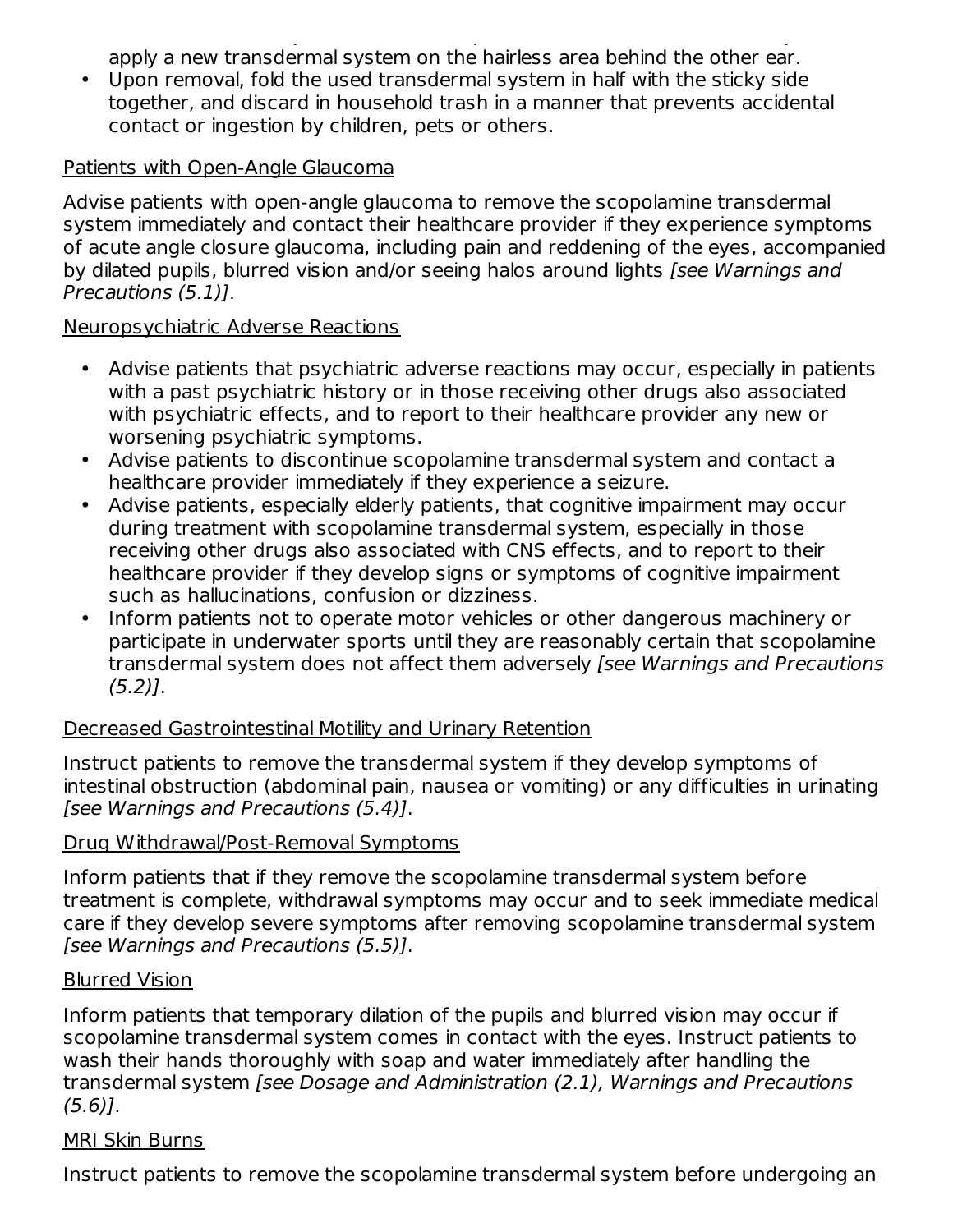MRI [see Warnings and Precautions (5.7)]. Manufactured by: AVEVA DRUG DELIVERY SYSTEMS An APOTEX Company Miramar, FL 33025 Distributed By Perrigo® Allegan, MI 49010 · www.perrigo.com 5A800 RC BR7

#### **Medication Guide**

#### **MEDICATION GUIDE**

Scopolamine (skoe pol' a meen) Transdermal System

Read this Patient Information before you start using scopolamine transdermal system and each time you get a refill. There may be new information. This information does not take the place of talking to your doctor about your medical condition or your treatment.

#### **What is scopolamine transdermal system?**

Scopolamine transdermal system is a prescription medicine used for adults to help prevent:

- nausea and vomiting from motion sickness
- nausea and vomiting from anesthesia or taking opioid pain medicines after surgery

It is not known if scopolamine transdermal system is safe or effective in children.

#### **Who should not use scopolamine transdermal system? Do not use Transderm Scōp if you:**

- have an eye problem called angle closure glaucoma.
- are allergic to scopolamine, belladonna alkaloids or any of the ingredients in scopolamine transdermal system. See the end of this leaflet for a list of the ingredients in scopolamine transdermal system. Ask your doctor if you are not sure.

**What should I tell my doctor before using scopolamine transdermal system?** Before you use scopolamine transdermal system, tell your doctor about all of your medical conditions, including if you:

- have glaucoma (increased pressure in the eye).
- have a history of seizures or psychosis.
- have problems with your stomach or intestines.
- have trouble urinating.
- are scheduled to have a gastric secretion test.
- have liver or kidney problems.
- are pregnant or plan to become pregnant. It is not known if scopolamine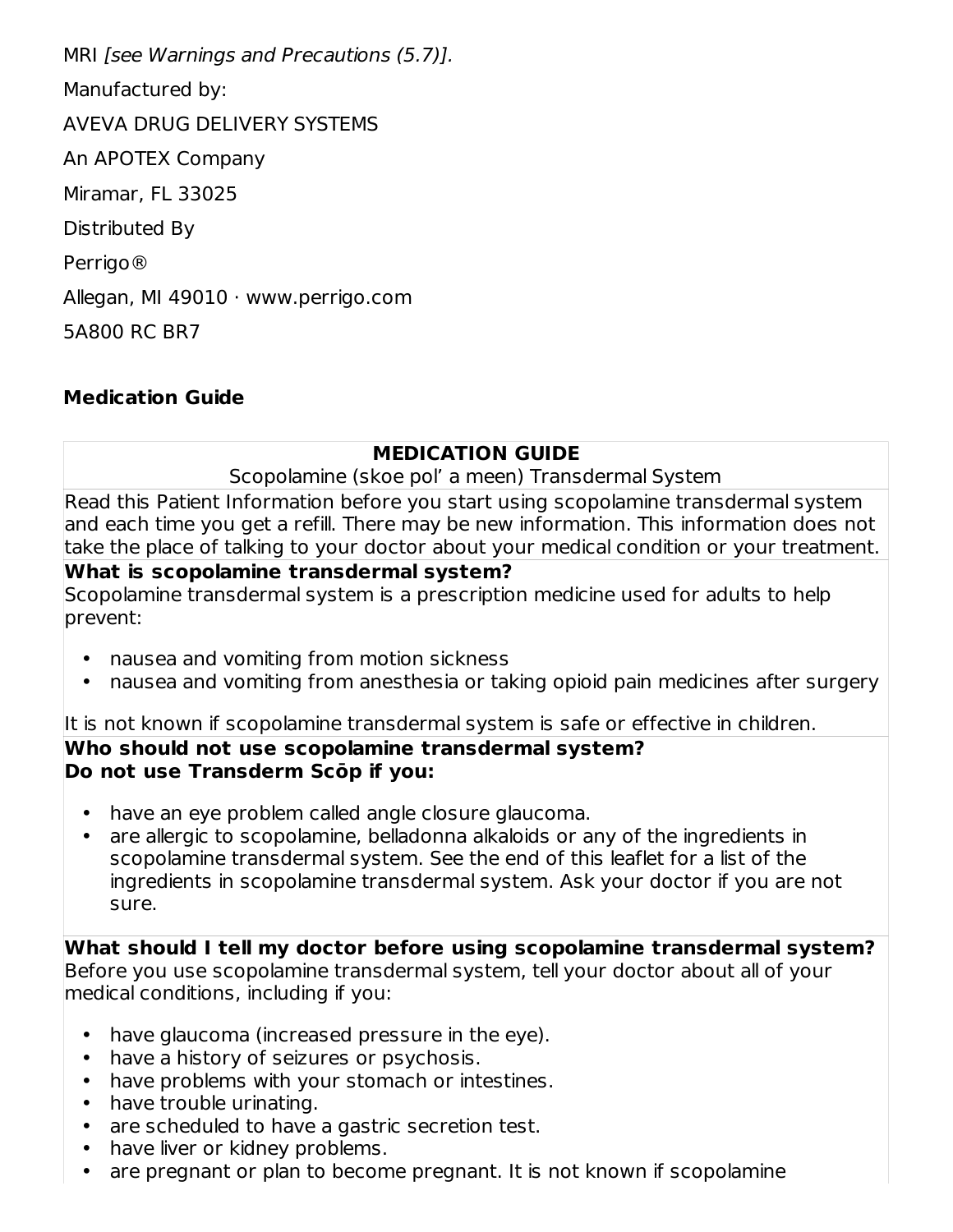transdermal system can harm your unborn baby.

• are breastfeeding or plan to breastfeed. Scopolamine can pass into your breast milk and may harm your baby. Talk to your doctor about the best way to feed your baby if you use scopolamine transdermal system.

**Tell your doctor about all the medicines you take,** including prescription and over-the-counter medicines, vitamins and herbal supplements. Scopolamine transdermal system may affect the way other medicines work, and other medicines may affect how scopolamine transdermal system works. Medicines that you take by mouth may not be absorbed well while you use scopolamine transdermal system. Especially tell your doctor if you take:

- a sedative, hypnotic, opioid or anxiolytic (medicines that make you sleepy)
- an antidepressant medicine
- an anticholinergic medicine, such as an allergy or cold medicine, a medicine to treat bladder or bowel spasms, certain asthma medicines, or other medicines for motion sickness

Ask your doctor if you are not sure if your medicine is one that is listed above. Know the medicines you take. Keep a list of them and show it to your doctor or pharmacist when you get a new medicine.

# **How should I use scopolamine transdermal system?**

- See the detailed **Instructions for Use** for information about how to use scopolamine transdermal system at the end of this Patient Information leaflet.
- It is important that you apply scopolamine transdermal system exactly as your doctor tells you to.
- Your doctor may change your scopolamine transdermal system dose. **Do not** change your scopolamine transdermal system dose without talking to your doctor.
- Wear only one scopolamine transdermal system at any time.
- If you use too much scopolamine transdermal system, call your doctor or Poison Control Center at 1-800-222-1222, or go to the nearest hospital emergency room right away.

# **What should I avoid while using scopolamine transdermal system?**

- You should not drink alcohol while using scopolamine transdermal system. It can increase your chances of having serious side effects.
- You should not drive, operate heavy machinery, or do other dangerous activities until you know how scopolamine transdermal system affects you.
- You should not use scopolamine transdermal system during a Magnetic Resonance Imaging scan (MRI). Remove scopolamine transdermal system before undergoing an MRI. It can cause your skin to burn.
- You should be careful if you use scopolamine transdermal system while you participate in watersports because you may feel lost or confused (disoriented).
- Limit contact with water while swimming and bathing because scopolamine transdermal system may fall off. If scopolamine transdermal system falls off, throw it away and apply a new one on the hairless area behind your other ear.

**What are the possible side effects of scopolamine transdermal system? Scopolamine transdermal system may cause serious side effects, including:**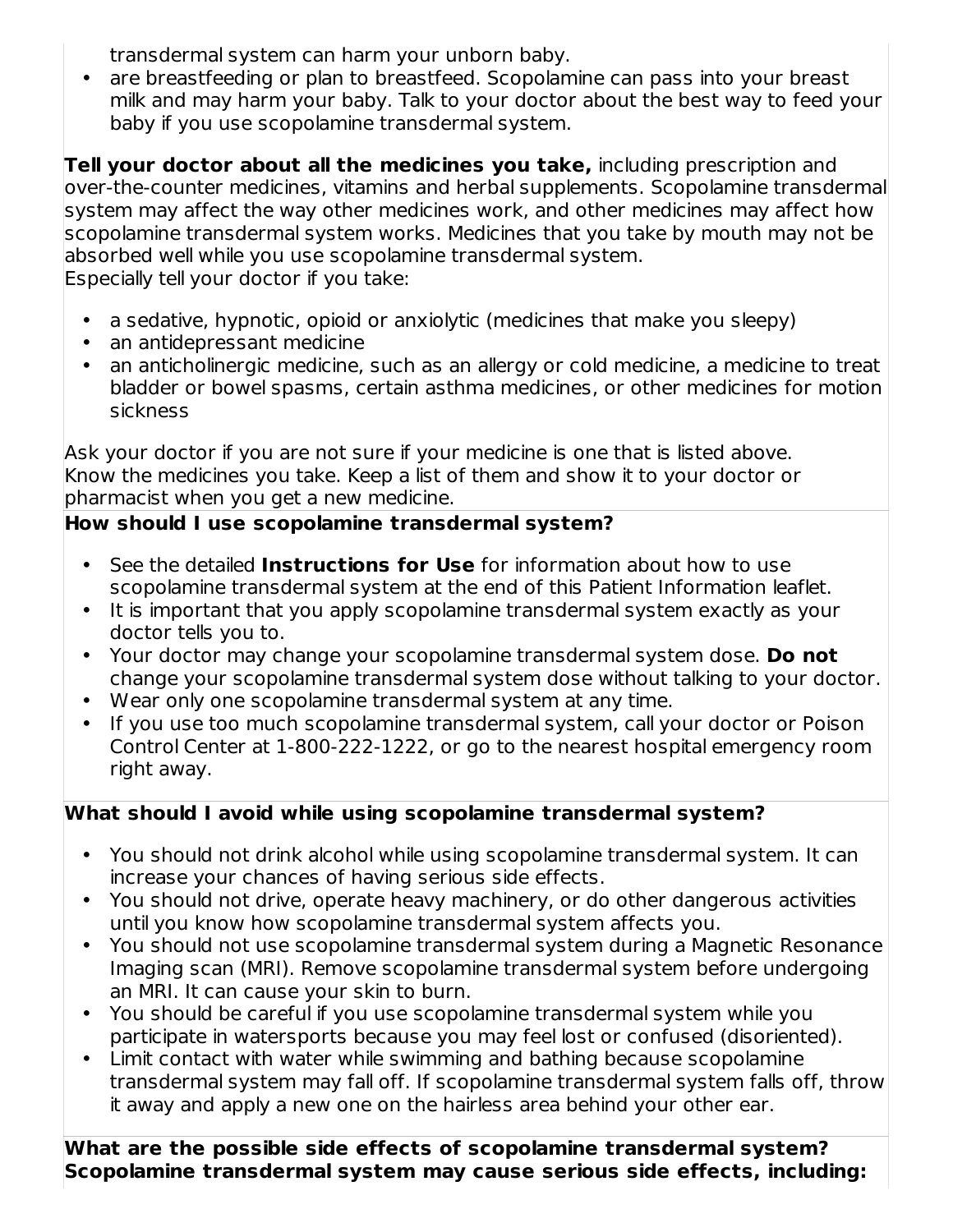- **angle closure glaucoma.** If you have open angle glaucoma and use scopolamine transdermal system, remove scopolamine transdermal system and call a doctor right away if you feel pain or discomfort, have blurred vision, or see halos or colored images around lights and reddening of your eyes.
- **worsening of seizures.** Tell your doctor about any worsening of seizures while using scopolamine transdermal system.
- **an unusual reaction called acute psychosis.** Tell your doctor if you have any of these symptoms:
	- confusion
	- agitation
	- rambling speech
	- hallucinations (seeing or hearing things that are not there)
	- paranoid behaviors and delusions (false belief in something)
- **worsening of your preeclampsia during pregnancy.** Some pregnant women with severe preeclampsia have had seizures after getting scopolamine by injection in the muscle (intramuscular) or injection in the vein (intravenous).
- **difficulty urinating.**
- **difficulties in food passing from the stomach to the small intestines, which may cause abdominal pain, nausea or vomiting.**
- **withdrawal symptoms after removing scopolamine transdermal system after using it for several days.** Some people may have certain symptoms such as difficulty with balance, dizziness, nausea, vomiting, stomach cramps, sweating, confusion, muscle weakness, low heart rate or low blood pressure that could start 24 hours or more after removing scopolamine transdermal system. Call your doctor right away if your symptoms become severe.
- **temporary increase in the size of your pupil and blurry vision,** especially if scopolamine transdermal system comes in contact with your eyes.
- **skin burns at the site of scopolamine transdermal system.** This can happen during a medical test called a Magnetic Resonance Imaging scan (MRI). Scopolamine transdermal system contains aluminum and should be removed from your skin before you have an MRI.

#### **The most common side effects of using scopolamine transdermal system include:**

- dry mouth blurred vision or feeling sleepy or disorientation eye problems drowsy (confusion)
- dizziness feeling agitated pharyngitis or irritable (sore throat)

Tell your doctor if you have any side effect that bothers you or that does not go away. These are not all the possible side effects of scopolamine transdermal system. Call your doctor for medical advice about side effects. You may report side effects to FDA at 1-800-FDA-1088.

**General information about the safe and effective use of scopolamine transdermal system.**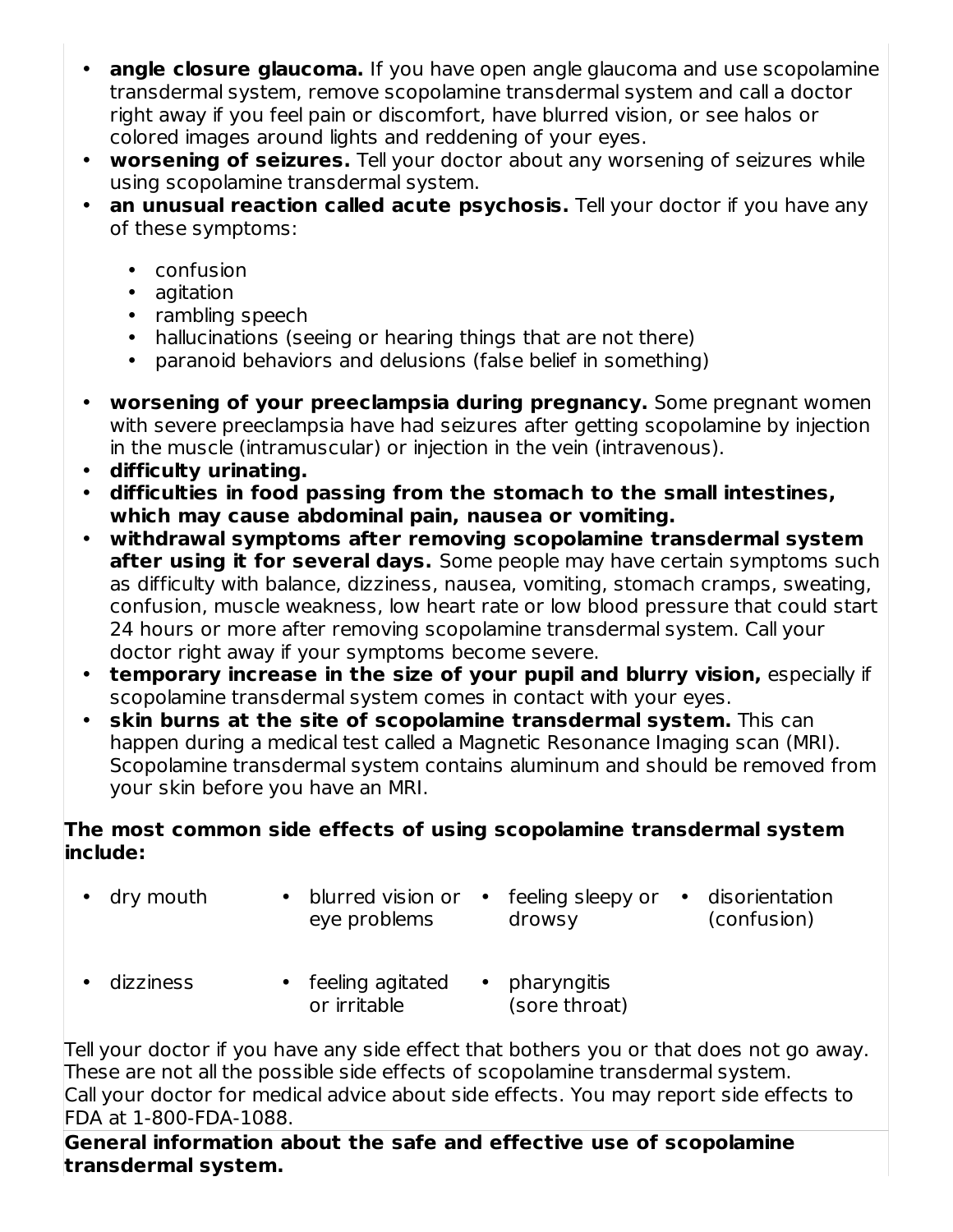Medicines are sometimes prescribed for purposes other than those listed in a patient information leaflet. Do not use scopolamine transdermal system for a condition for which it was not prescribed. Do not give scopolamine transdermal system to other people, even if they have the same symptoms you have. It may harm them. You can ask your pharmacist or doctor for information about scopolamine transdermal system that is written for health professionals.

#### **What are the ingredients in scopolamine transdermal system?** Active ingredient: scopolamine Inactive ingredients: crospovidone, isopropyl palmitate, light mineral oil, polyisobutylene, ethylene vinyl acetate copolymer and aluminized polyester film Manufactured by: AVEVA DRUG DELIVERY SYSTEMS, an APOTEX Company Miramar FL 33025 Distributed by: Perrigo Allegan MI 49010

For more information, go to www.perrigo.com or call Perrigo at 1-866-634-9120.

#### **Instructions for Use**

#### **INSTRUCTIONS FOR USE**

#### **Scopolamine (skoe pol' a meen) Transdermal System**

Read this Instructions for Use before you start using scopolamine transdermal system and each time you get a refill. There may be new information. This information does not take the place of talking to your doctor about your medical condition or your treatment.

#### **Information about scopolamine transdermal system:**

- Scopolamine transdermal system is a tan-colored, circle shaped transdermal system (patch) with "SCOP 1 mg/3 days" printed on it.
- Wear only one scopolamine transdermal system at any time.
- **Do not** cut scopolamine transdermal system.

To help prevent nausea and vomiting from motion sickness:

- Apply one scopolamine transdermal system to your skin on a hairless area behind one ear at least 4 hours before the activity to prevent nausea and vomiting.
- If the treatment is needed for longer than 3 days, remove scopolamine transdermal system from the hairless area behind your ear. Get a new scopolamine transdermal system and place it on the hairless area behind your other ear.

To help prevent nausea and vomiting after surgery:

- Follow your doctor's instructions about when to apply scopolamine transdermal system before your scheduled surgery.
- Scopolamine transdermal system should be left in place for 24 hours after surgery. After 24 hours, scopolamine transdermal system should be removed and thrown away.

#### **How to use scopolamine transdermal system:**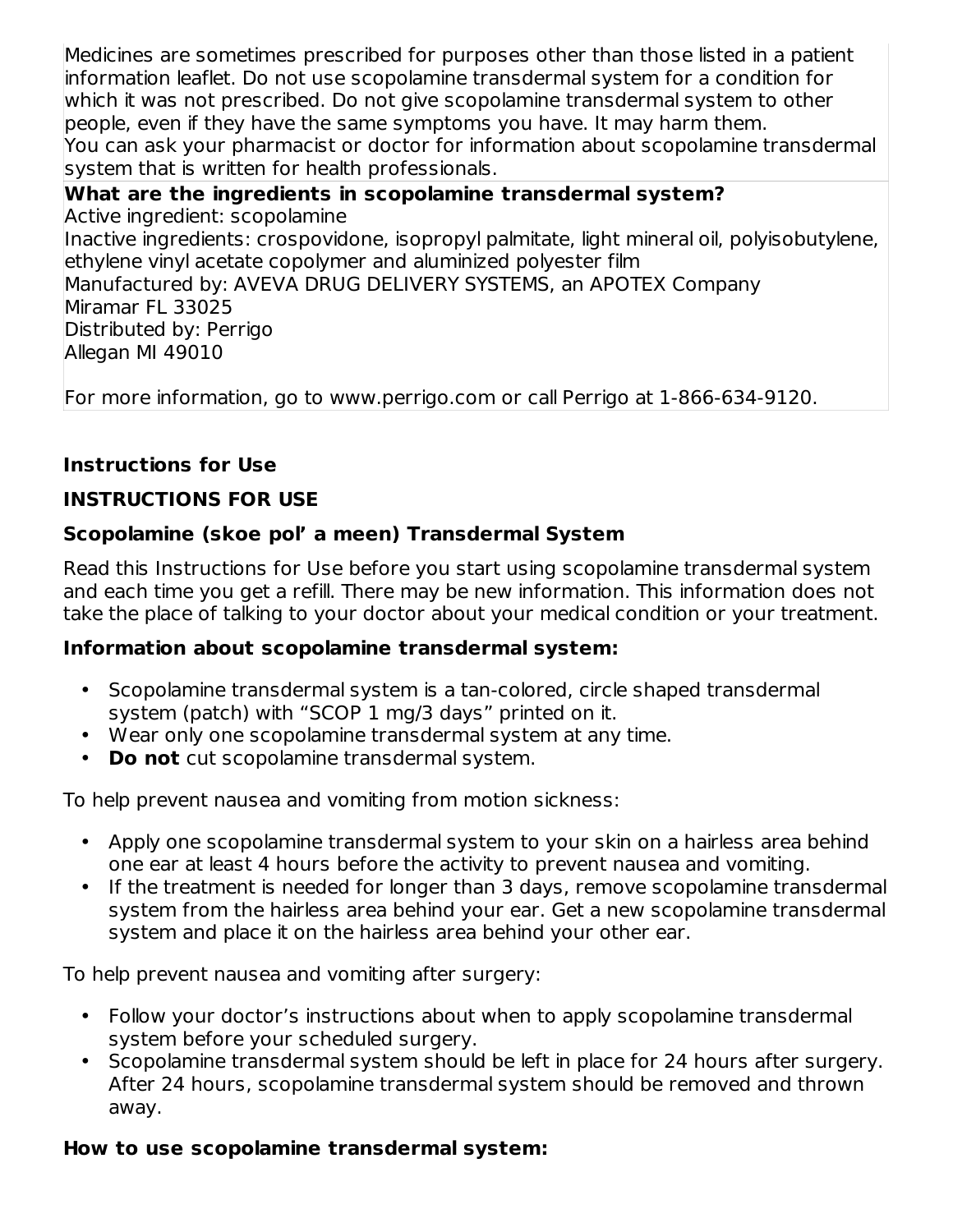Inside the scopolamine transdermal system package, you will find one scopolamine transdermal system. An imprinted, tan backing membrane with a metallic (silver) sticky surface is adhered to a clear, disposable release liner (See Figure 1).



- 1. Select a hairless area of skin behind one of your ears. Avoid areas on your skin that may have cuts, pain or tenderness. Wipe the area of your skin with a clean, dry tissue.
- 2. Cut along the dashed line on the scopolamine transdermal system package to open (See Figure 2).



3. Remove the clear plastic backing from the tan-colored round scopolamine transdermal system (See Figure 3).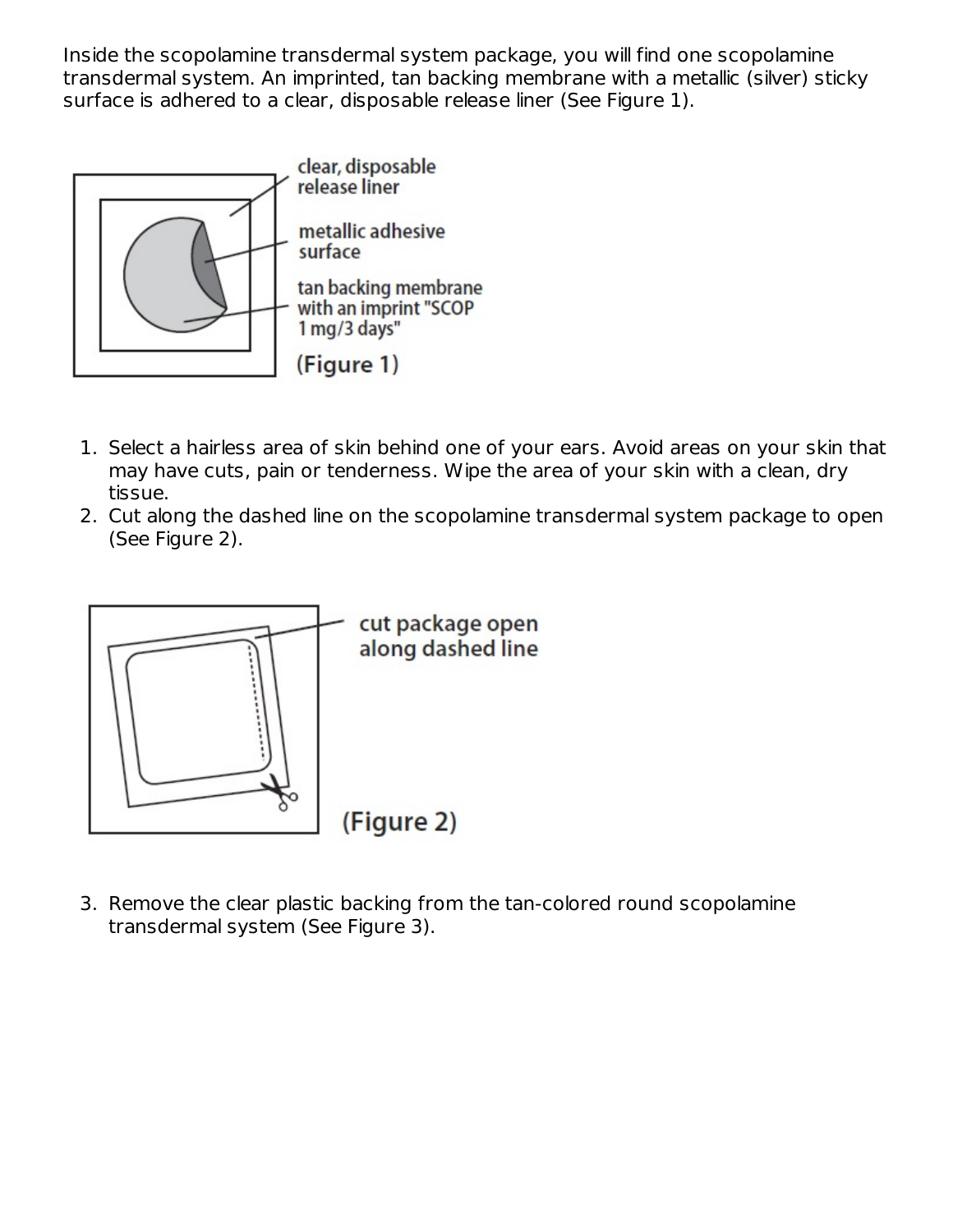

(Figure 3)

4. **Do not** touch the metallic adhesive (sticky) surface on scopolamine transdermal system with your hands (See Figure 4).



5. Apply the metallic adhesive surface of scopolamine transdermal system firmly to the dry area of skin behind your ear. The imprinted, tan colored side of the transdermal system should be facing up and showing (See Figure 5). Wash your hands with soap and water right away after applying scopolamine transdermal system, so that any medicine from scopolamine transdermal system that gets on your hands will not get into your eyes.

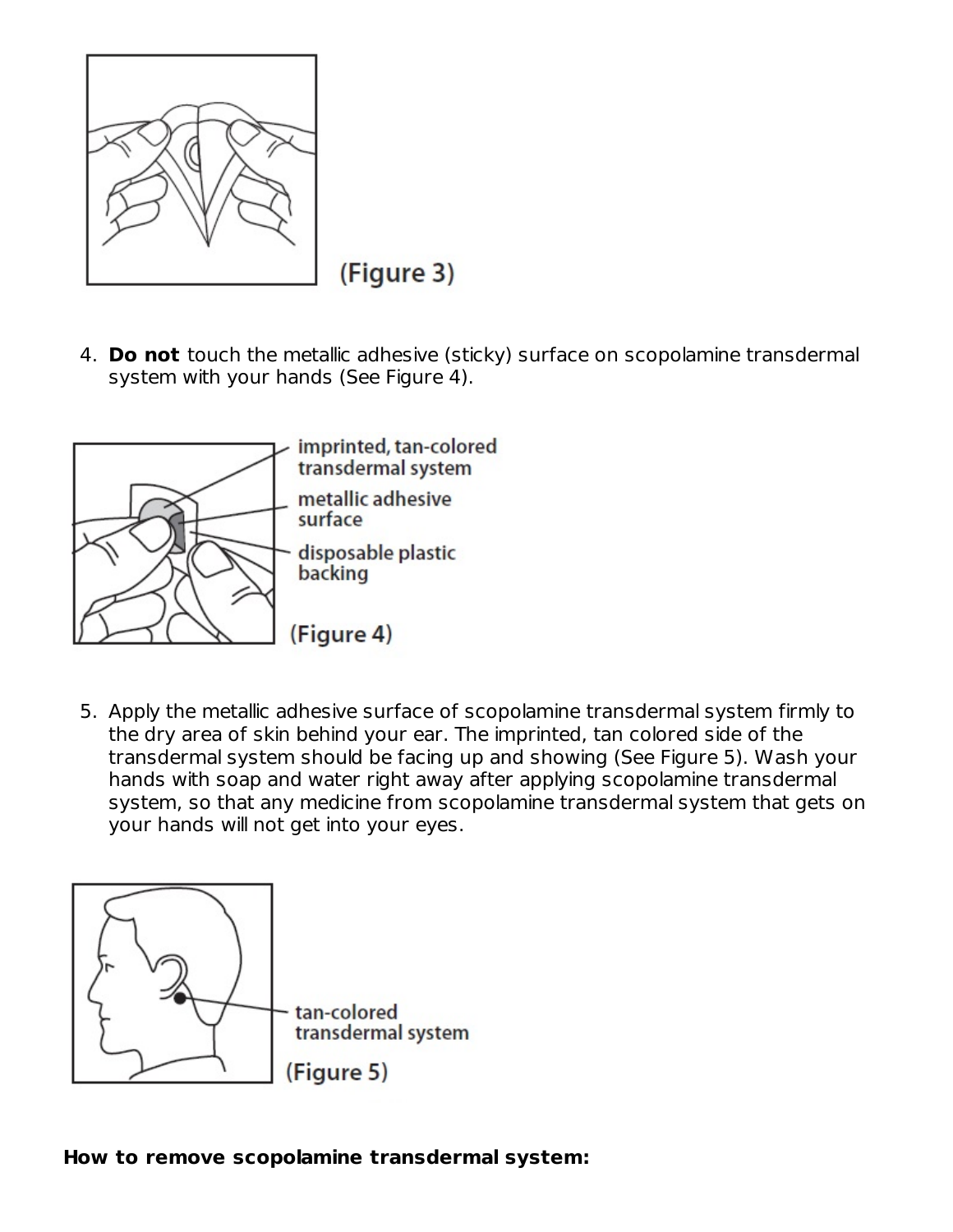After removing scopolamine transdermal system, be sure to wash your hands and the area behind your ear thoroughly with soap and water. Please note that the used scopolamine transdermal system will still contain some of the active ingredient after use. To avoid accidental contact or ingestion by children, pets or others, fold the used scopolamine transdermal system in half with the sticky side together. Throw away (dispose of) scopolamine transdermal system in the household trash out of the reach of children, pets or others.

# **How should I store scopolamine transdermal system?**

- Store scopolamine transdermal system at room temperature between 68°F and 77°F (20°C and 25°C) until you are ready to use it.
- Store scopolamine transdermal system in an upright position.
- Do not bend or roll scopolamine transdermal system.

#### **Keep scopolamine transdermal system and all medicines out of reach of children.**

The Medication Guide and Instructions for Use have been approved by the U.S. Food and Drug Administration and Drug Administration

# **Package/Label Display Panel**

Rx Only

Scopolamine Transdermal System

1 mg/3 days

Formulated delivery of approximately 1 mg over three days

Motion Sickness and Post-operative Nausea & Vomiting Prevention Transdermal **Systems** 

24 Transdermal Systems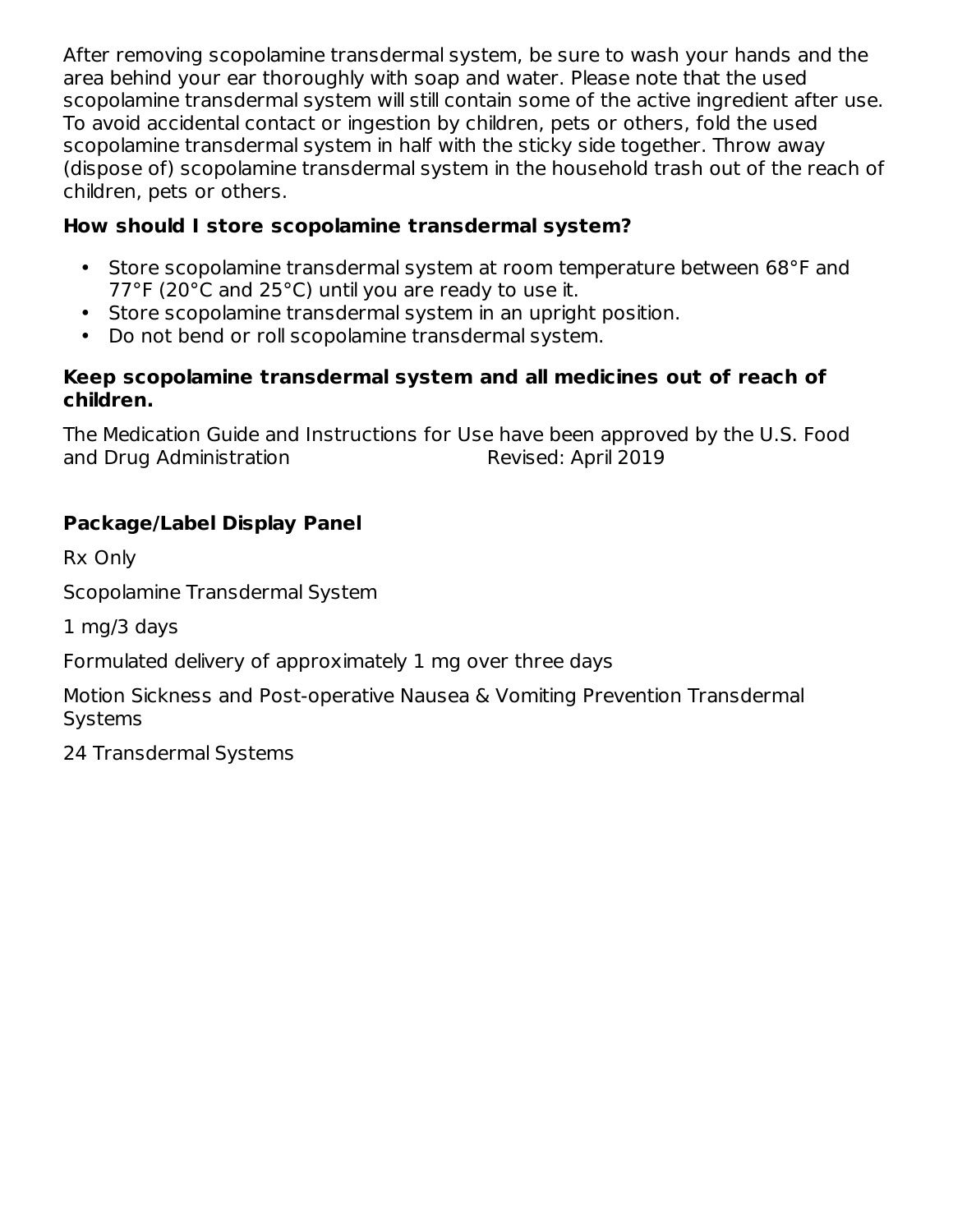

The following image is a placeholder representing the product identifier that is either affixed or imprinted on the drug package label during the packaging operation.

S/N [insert product's serial number] Lot [insert product's lot number] Exp [insert product's expiration date]

# **SCOPOLAMINE TRANDERMAL SYSTEM** scolopamine transdermal system patch, extended release **Product Information Product Type** HUMAN PRESCRIPTION DRUG **Item Code (Source)** NDC:45802-580 **Route of Administration** TRANSDERMAL

**Active Ingredient/Active Moiety**